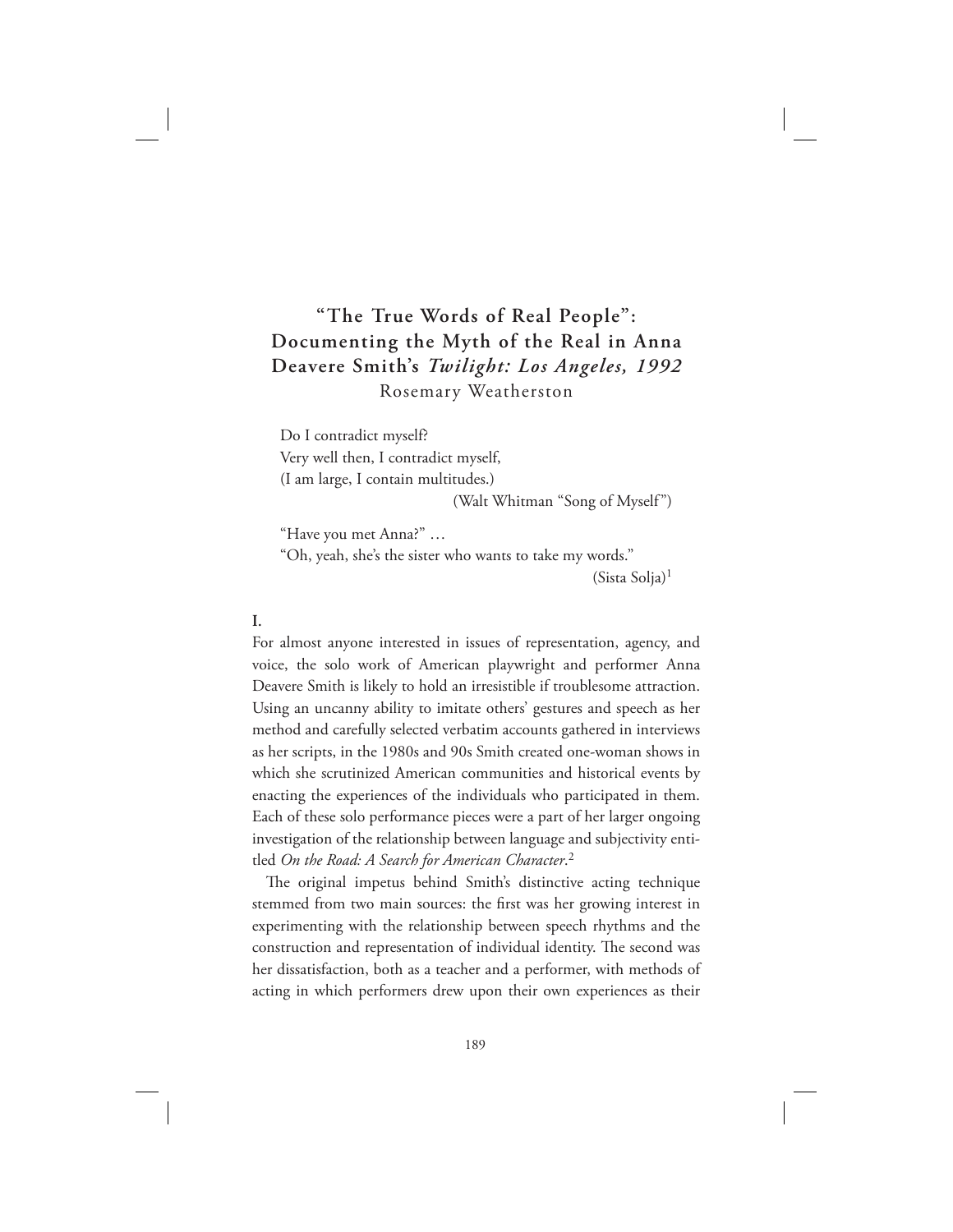primary sources of dramatic characterization ("Introduction" *Fires* xxiii– vii). In the early stages of the research that would lead to *On the Road,* Smith and her drama students explored the relationship of voice and self by having the students restage celebrity interviews from talk shows and approach strangers on the street with an offer for them to see themselves "performed" by actors in exchange for their giving an interview (Richards 40). Smith created the exercises as a way to encourage students to "become the other" and move beyond the limits of their own frames of reference (xxix–xxx). Soon, however, Smith began to work out her theories by portraying interview subjects herself.

In these first interviews and performances, Sandra L. Richards explains, Smith attempted to draw out "those moments when language breaks down into vocal utterances, lapses in syntax, markedly altered rhythms, or repetitions that betray the individual's great investment in what is being said" (40–41). As her interest shifted from portraying individuals to portraying groups of individuals who were members of the same community, Smith's focus shifted to identifying and portraying those instances in the interviews when her subjects struggled to express their ideas clearly. Marking this transition Smith notes, "I knew that by portraying another person's language, it was possible to portray what was invisible about that individual. It struck me that this could work on a social level as well as an individual level. Could language also be a photograph of what was unseen about society just as it reflects what is unseen about an individual?" ("Introduction" *Fires* xxxii–xxxiii).

From 1982 to 1992, Smith created sixteen one-woman shows in which she looked at "the unseen" in different academic and organizational communities by interviewing people suggested to her by community leaders and other interview subjects. She then edited, arranged, and performed excerpts of the interviews for the community's members (Richards 36; Smith "Anna Deavere" 46–47). By juxtaposing a series of two- to three-minute excerpts, Smith created one-hour performance montages that mirrored to communities such as such as Princeton University, The Woman and Theater Program, and The Rockefeller Foundation their own opinions, strengths, and shortcomings using the words and gestures of their own members. A few of these pieces were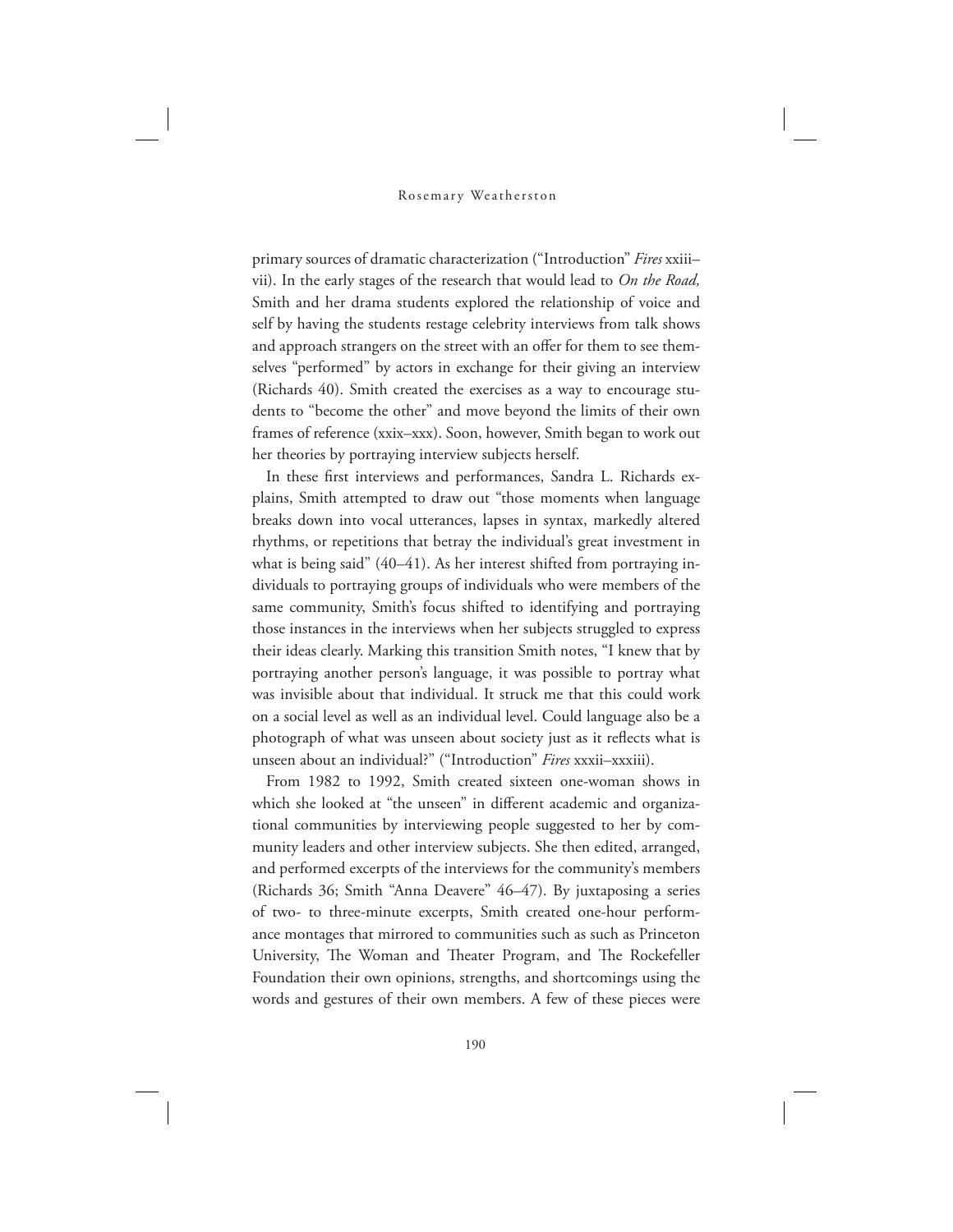developed specifically for theater audiences but, more frequently, they were commissioned by groups interested in examining their own social dynamics and opinions (Richards 36–37).

The piece that brought Anna Deavere Smith to national attention, however, was *Fires in the Mirror: Crown Heights Brooklyn and Other Identities* (1992, 1993). *Fires* was Smith's exploration of a three-day race riot that took place between the Lubavitcher Jewish community (an Orthodox Jewish sect) and the largely Caribbean-immigrant Black community of Crown Heights, Brooklyn in August of 1991. The riot was sparked by the killing of Gavin Cato, a young black boy from Guyana, and the injuring of his cousin, Angela, by an automobile carrying the Lubavitcher community's spiritual leader and the subsequent retaliatory murder of Yankel Rosenbaum, a twenty-nine year-old Hasidic scholar visiting from Australia, by a group of young black men ("Introduction" *Fires* xliii).

For two weeks Smith interviewed members from both Crown Heights communities, as well as race critics and activists such as Nzotake Shange, the Reverend Al Sharpton, Angela Davis, and Letty Cottin Pogrebin. From these interviews Smith selected and performed twenty-nine excerpts that displayed both the deep-seated divisions and unexpected connections among the different accounts of the causes and events of the riot. Like her other *On the Road* pieces, *Fires* attempted to bring to the foreground both the ways social categories and discourses of difference structured individual perceptions and the intimate connections that exist between the spoken word, individual identity, and social power.<sup>3</sup>

Audience and critical responses to *Fires* were wildly enthusiastic. Smith was hailed as a theatrical tour-de-force who "turn[ed] headlines into pure drama" (*New York Daily News*), and as a virtuosic talent who was one of the few performers creating anything new in theater (Spaulding Gray).<sup>4</sup> *Fires* itself was deemed "the most significant artistic exploration of Black-Jewish relations in our time" (West xvii) and was awarded the Obie, Drama Desk, and Lucille Lortel awards, was short listed for the Pulitzer Prize, and was turned into a nationally broadcast production by PBS for *American Playhouse* (Smith, "Interview" 360; Smith, "A Fire" 35).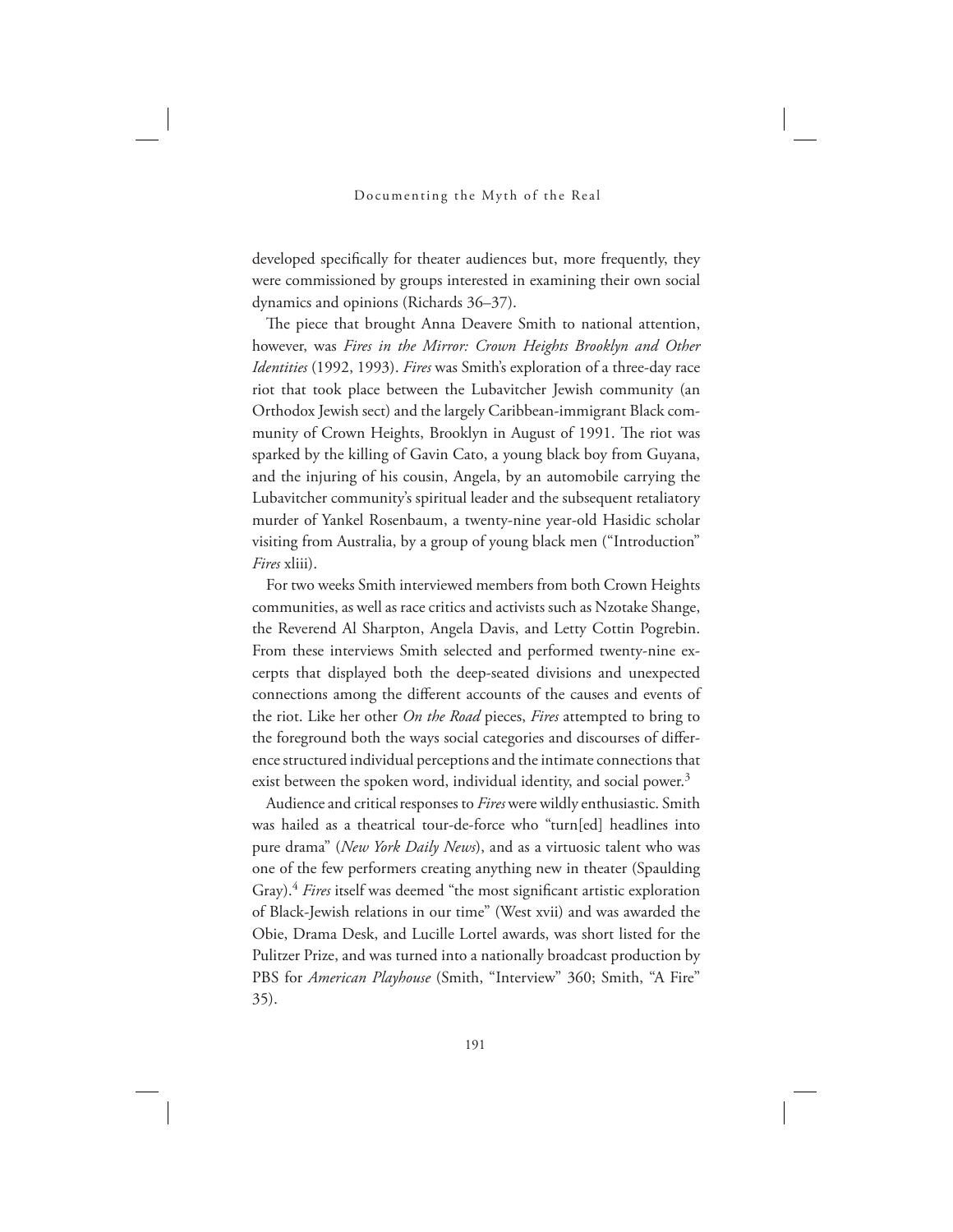The most consistent (and, in terms of this examination, the most interesting) thread that ran through audience and critical responses to *Fires* was the astonished and heartfelt conviction that Smith—a lightskinned, African American woman—had been able objectively and accurately to recreate the singular experiences and subjectivities of an entire spectrum of men, women, Jews, Blacks, rich, poor, young, old, scholars, housewives, and street rappers. Smith's interviewing methodology was believed by her audiences to set her work apart from that of other solo artists such as Spaulding Gray and Whoopie Goldberg whose shows also offered critiques of contemporary U.S. society. Unlike Gray, she did not recount and enact experiences from her own life, but from the lives of others (Smith "Brecht's 'Street Scene'" 52); unlike Goldberg, those others were not fictional characters, they were living individuals. In audience members' minds, this lent Smith's performance pieces a unique representational authority. *Fires* was alternately referred to as "enacted oral history," "performed interviews," "a linguist near-image," "postmodern theater for development," "hypernaturalistic mimesis," "Brechtian epic gestus," and "docudrama" (Richards 35; Smith, "Anna Deavere" 45, Reinelt 609). David Richards of *The New York Times* described Smith herself as "a documentary film maker who has simply decided to dispense with the camera,"<sup>5</sup> while Brechtian critic Carl Weber claimed Smith had made herself "the medium through which voices of her contemporaries appear before the audience" (Smith "Brecht's 'Street Scene'" 52).

Similar praise for Smith's ability to reproduce "the true words of real people"<sup>6</sup> followed the premiere of her next work, *Twilight: Los Angeles, 1992* (1993, 1994), a commissioned piece in which she examined the history, incidents, and controversies surrounding the four-day uprising that occurred in Los Angeles, California after the criminal acquittal of the four white police officers videotaped beating African-American motorist Rodney King. By now, Smith was being widely hailed as "a brilliant living documentary" (Rose D-1). In fact, her methodology and her work were seen as so objective and as so closely referencing "the Real," that the 1994 Pulitzer Prize nominating committee refused to consider *Twilight: Los Angeles, 1992* a work of dramatic fiction at all, and elimi-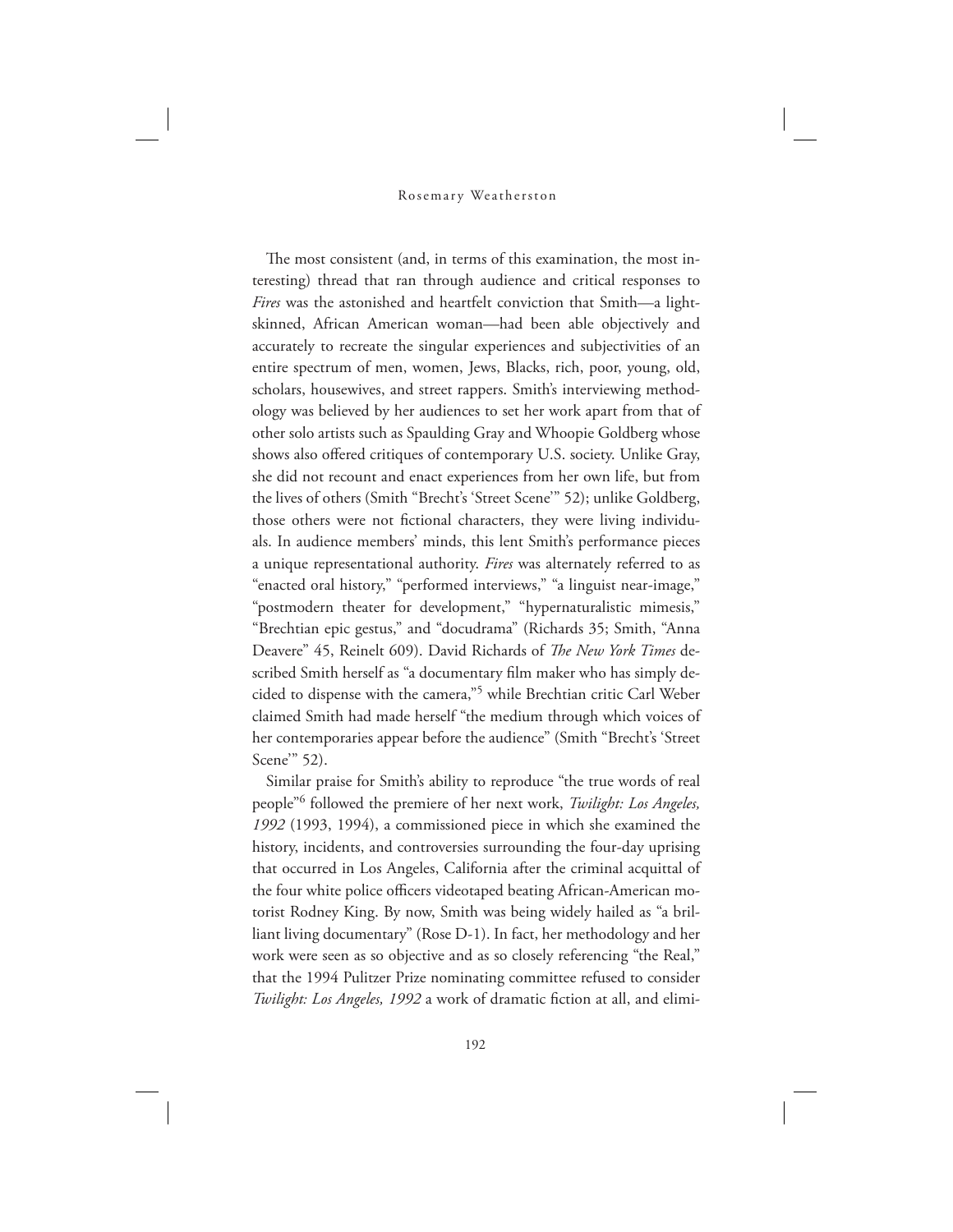nated Smith from their list of prize candidates. This dismissal did not stop the directors of the MacArthur Foundation from granting Smith a "genius" award in 1996, or from asserting that "[h]er work has advanced performance theory and introduced a new way for the theater to reflect, and reflect upon, society" ("Barbara Block" par. 4).

Such critical and audience responses to her work strongly echoed Smith's personal performance goals. By portraying races and genders that her own status as an African American woman would preclude her from playing in realistic dramas, she sought to encourage her audiences to interrogate their own assumptions about the relations between external appearance and internal subjectivity (Smith "Brecht's 'Street Scene'" 56). By putting on stage "people who aren't normally portrayed in the American theater or in the media," she hoped to create a greater sense of dialogue and community, "to use the fact of physical presence to create a way that strangers can come close [to each other]" (56). What fascinated the audiences that praised Smith's work as "enacted oral history" and "hypernaturalistic mimesis" was that Smith seemed to be capable of portraying those new characters and communities in and of her self.

Not everyone, however, had unqualified praise for Smith's *Twilight*. Members of some of the ethnic groups portrayed in *Twilight* felt she was "harder" on them than on other groups, and some critics felt that she failed to adequately represent important populations such as actual looters (Suntree 114) and the Hispanic underclass (Villarreal 111). Other critics, such as Judith Hamera, were made uncomfortable by the fact that Smith did not overtly reveal her own opinions regarding the 1992 disturbance (116). What is interesting about such comments is that they were not so much criticizing Smith's *methodology* as her results. In these critiques there is the underlying implication that, had Smith's performance been more balanced and/or inclusive, it would have successfully represented "the Real." Comments such as Sista Solja's, which assert that Smith's methodology represents an oppressive form of appropriation, were greatly in the minority. For the vast majority of Smith's audience members and critics, Smith's interviewing techniques represented her work's greatest strength, rather than a potential weakness or act of appropriation.<sup>7</sup>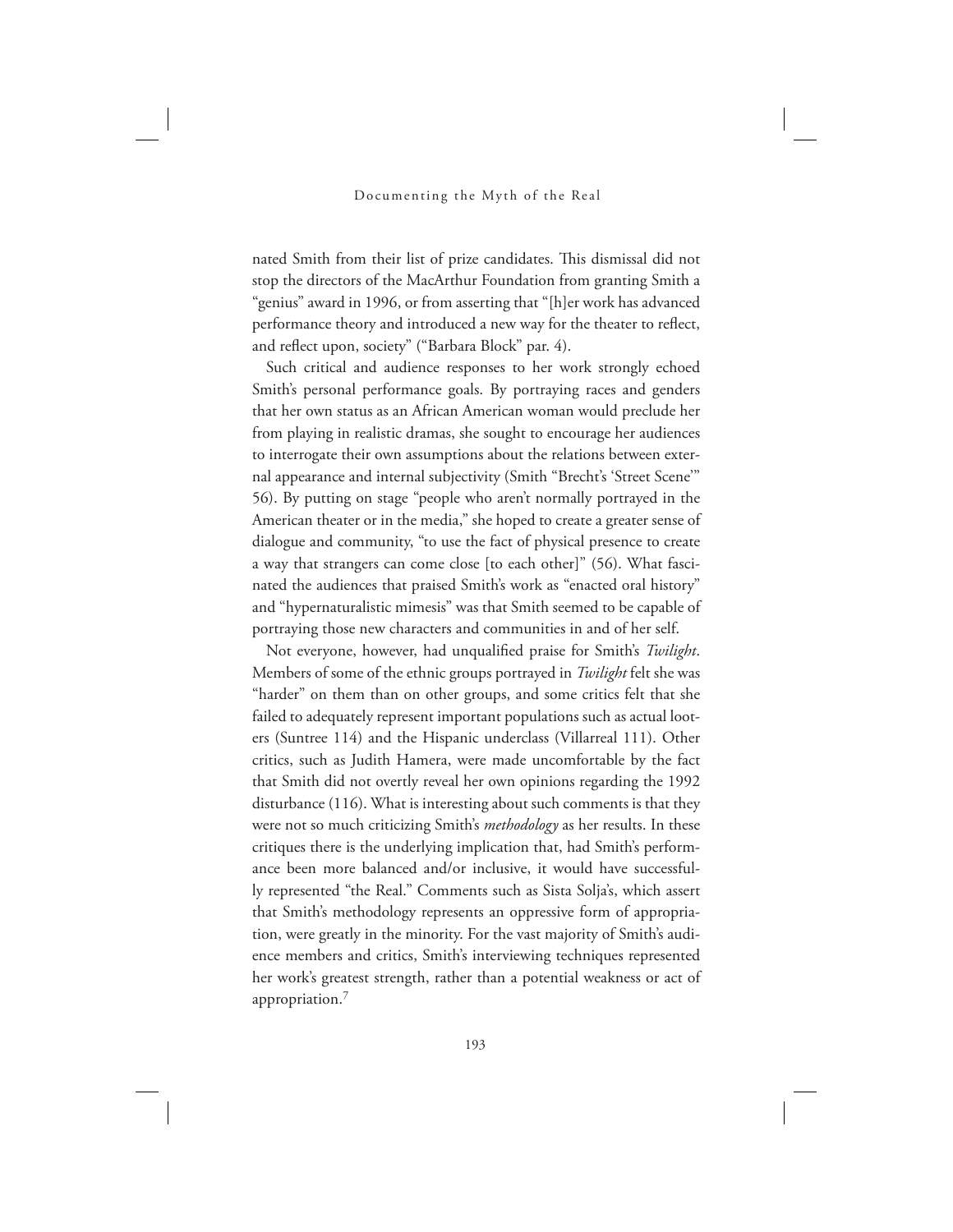# **II.**

What exactly did critics and audiences think they were seeing when they attended one of Smith's performances? What was the source of the performances' purported epistemic authority? Did Smith fulfill her goal of integrating oppressed peoples into drama or did her pieces appropriate the voices of those she interviewed, thus recreating the oppressive dynamics she claims she was attempting to interrogate? To answer these and related questions, in this examination I look at Smith's work and its reception as manifestations of the "trope of the informant/informee relationship," a paradigm of knowledge, identity, and difference that, I assert, dominates American conceptualizations and negotiations of diversity.

In contemporary American culture, the primary means by which individuals and groups gain and authenticate knowledge of those they consider "different" from themselves seems to be to seek out individuals and texts deemed representative of the difference under consideration: in essence, to seek an "informant." While the traditional anthropological understanding of an informant—a member of a culture under investigation who functions as an interpreter of the "native point of view" for interested outsiders—has been subjected to sustained and intense critique within the field of anthropology,<sup>8</sup> its legacy in U.S. society at large remains a powerful epistemic and cultural trope for evoking the interactions between different identity groups.

This widespread practice in the United States of informees seeking "representative" individuals and/or texts as a means of gaining and authenticating knowledge of difference can be seen in everything from "rainbow" political cabinets and coalitions, the teaching of ethnic literatures as a means of understanding the specificities of ethnic cultures, and the public funding of "multicultural" art exhibits and performances, to the creation of "diversity" workshops on American university campuses and in American companies, the marketing and consumption of "authentic" cultural artifacts and goods, and shifts in representations of the U.S. cultural landscape from "the melting pot" to a "cultural mosaic." It is present in virtually every U. S. social arena where gaining knowledge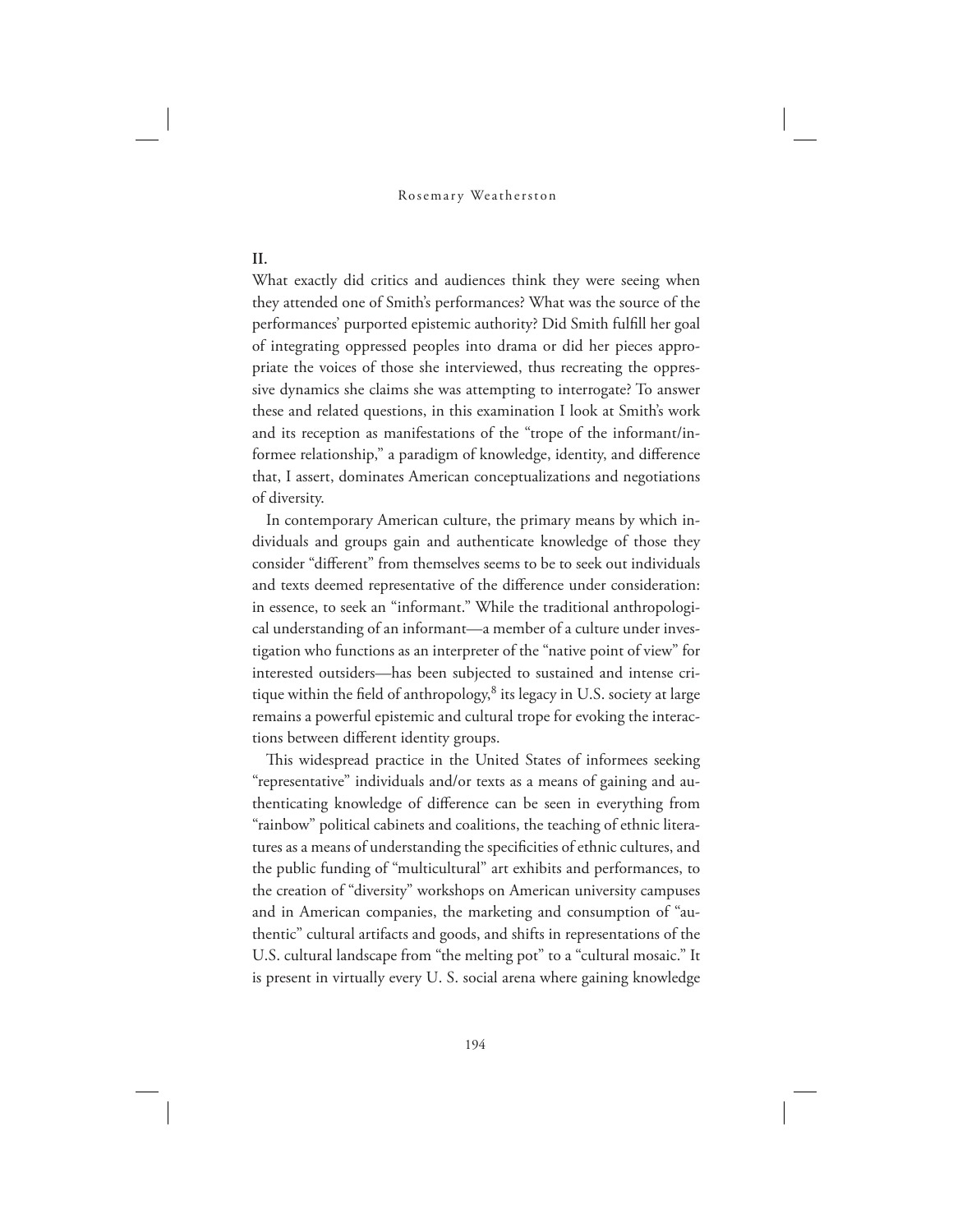of different peoples is seen as a necessary component of promoting understanding and tolerance for all peoples.<sup>9</sup>

Within the context of the paradigm of the informant/informee relationship, Smith's goals, works, and reception become rich subjects of inquiry. Indeed, in her dual role as a gatherer of informant accounts and her subsequent re-presentation of those accounts to members of, and outsiders to, the identity groups under consideration, Smith can be seen as a type of "meta-informant." Certainly, her dramatic works were consumed as informant texts, believed to provide their audiences with objective knowledge about the essences and interactions of U.S. identity groups. Even more relevant to this examination than Smith's status as a meta-informant, however, are the ways in which Smith's methodology and reception bring to the foreground an unresolvable representational paradox that points directly to an aporia or point of impossibility in the informant/informee paradigm. That paradox can be summarized as follows: the more closely Smith is able to reproduce the idiosyncrasies of her subjects' actions, speech, and ideas—elements that she and her U.S. audiences believed embody the essence and uniqueness of individual subjectivity—the more those elements are revealed to be socially structured, to be separable from their origin of the individual, and to be reproducible,<sup>10</sup> *thus rendering the individual epistemologically unnecessary*.

The maintenance of this paradox, both within the reception of Smith's work and within U.S. culture as a whole depends upon a system of representation, association, and substitution that, I argue, is rhetorical in its logic. Using Smith's creation and audiences' consumption of *Twilight*: *Los Angeles, 1992* as a case study, I examine the logics of that system, illustrating both its efficacy and its instability as a means of negotiating the relations between representation and "the Real," and between individuals and collectivities. Ultimately, I contend, in Smith's work the informant/informee paradigm is decoupled from its premise of reference to "the Real," and is, *itself*, imbued with the authenticity and authority to which it supposedly grants access. This decoupling from referentiality and imbuing with authority represent the ultimate end-logic of the informant/informee paradigm, and reveal both its instrumentality and its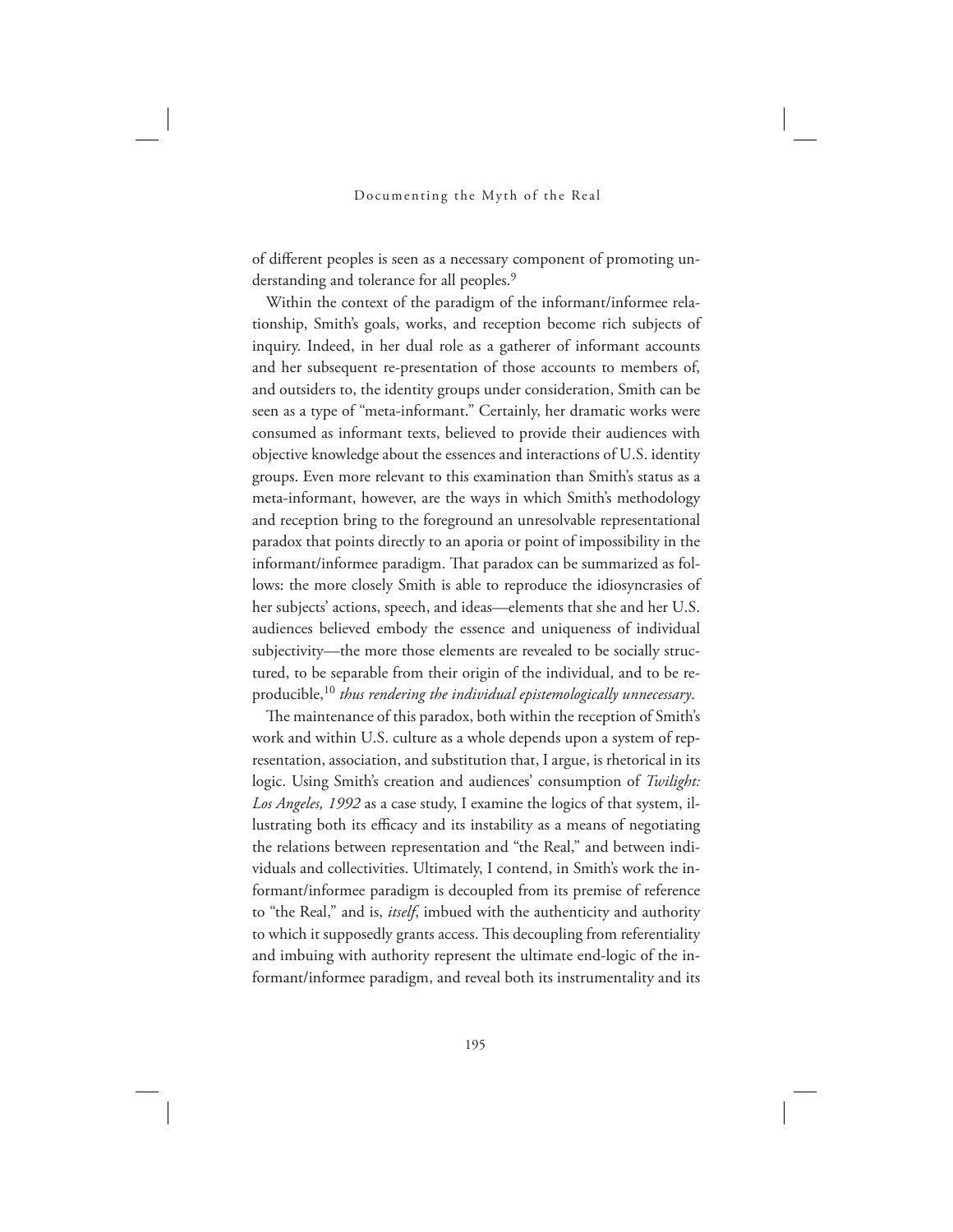liabilities as the privileged mode of representing and negotiating difference in late twentieth- and early twenty-first-century U.S. culture.

# **III.**

The romanticized image that surrounds Anna Deavere Smith is that of the lone reporter/ethnographer who, armed only with a tape recorder, goes out amongst the people to make a record of their experiences as described in their own words. In truth, Smith's dramaturgic process, like the ethnographic interview paradigm with which it is often compared, is a good deal more complicated. This is especially true of the process in which Smith engaged in the creation of *Twilight*. In May of 1992, less than a month after the events that have subsequently been referred to as "the L.A. riots," the L.A. uprising," and the "L.A. civil disturbance," Smith was commissioned by Gordon Davidson, the artistic director/ producer of the Los Angeles Mark Taper Forum, to create a one-woman work about those events ("Introduction" *Twilight* xvii). To aid Smith in her creative process, the Taper provided her with a car and driver, research assistants, translators, video technicians, theatrical, academic, and journalistic dramaturges, discussions with southern Californian ethnic minority focus groups, and access to the civil rights trial of the four, white police officers who were accused of beating Rodney King, and whose criminal acquittal sparked the civil disturbance (Smith "A Fire" 21–2). Given the number of people involved in and affected by the disturbance, and the "multiracial, multilingual and geographically dispersed" nature of Los Angeles's population, the task of documenting the events of that disturbance proved significantly more complex than that of documenting the events of the Crown Height riot (Wald par. 4). Over the next eight months Smith interviewed approximately two hundred people ranging from Angela King (Rodney King's aunt), author Mike Davis, and former police chief Daryl Gates, to Reginald Denny, gang members, Hollywood agents, and Korean American gunshot victims. From those two-hundred-some interviews she selected twentyseven excerpts to portray in *Twilight's* two-hour stage production.<sup>11</sup>

At the start of the interviewing process for each of her performance pieces, Smith began with a list of names suggested to her by the pro-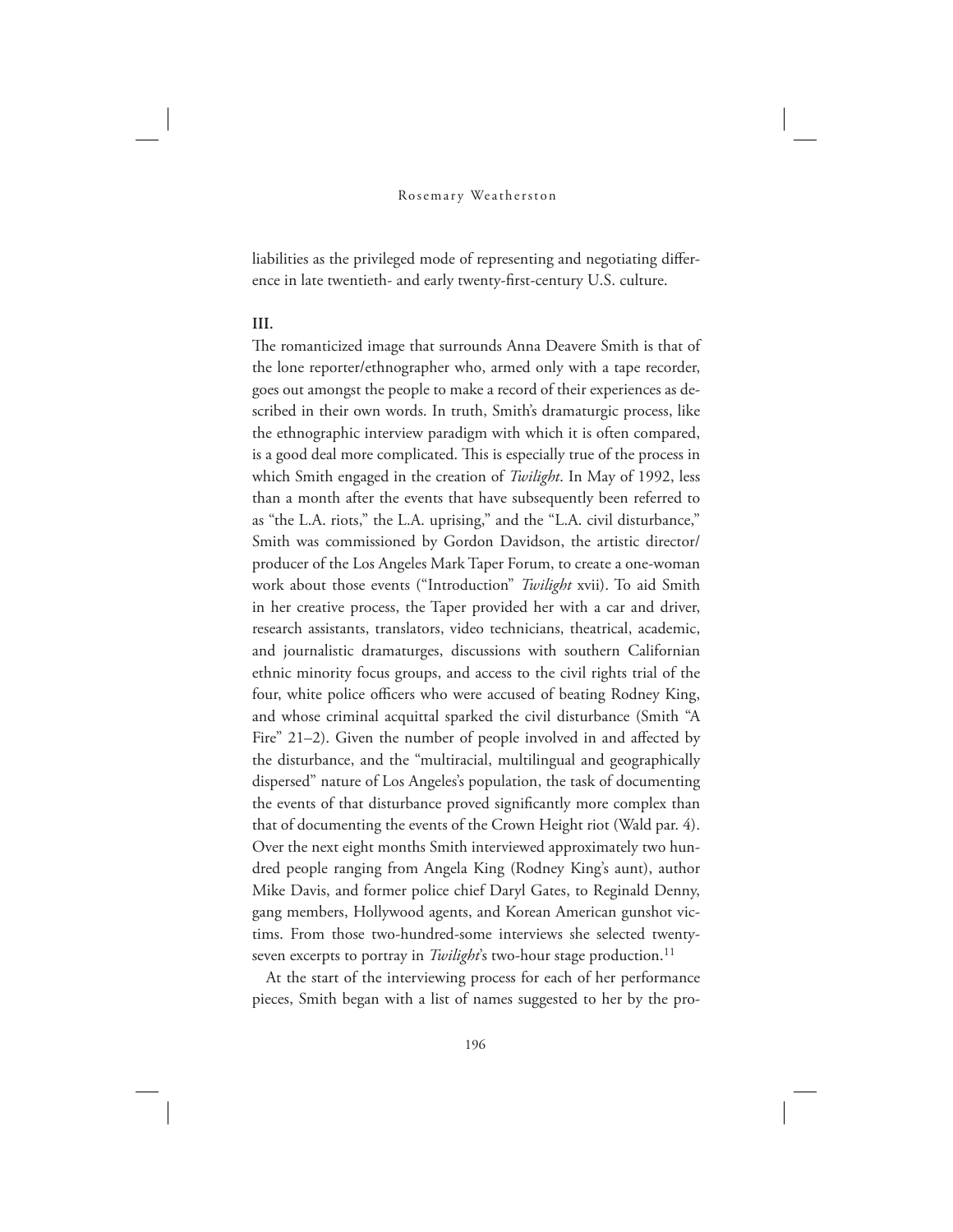ducer of the piece and/or culled from the local newspapers, and then moved on to people suggested by the interviewees themselves (Richards 36; Smith "Anna Deavere" 46).<sup>12</sup> Eventually, however, she claimed, "I [knew] very specifically what kind of person I want[ed] to meet so I [knew] what kind of person to try to find" (Smith "Anna Deavere" 46). During the course of what was usually a one-hour, audio-taped, face-toface or telephone interview (on some occasions she also videotaped her subjects), Smith asked her interviewees to talk about their experiences of, and reactions to, the communities and events being investigated. Traces of these questions remain intelligible in the performed interviews when the subject's response to a question is portrayed, but the questions themselves are never directly articulated. For instance, the interview excerpt of Jason Sanford, a white actor in his late twenties, begins, "Who's they? / That's interesting, / 'cause the they is / a combination of a lot of things" ("They" *Twilight* 21). As Janelle Reinelt points out, when Smith performed these excerpted responses, she often spoke directly to the audience, placing audience members in her position as the interviewer (613), thus encouraging them to identify with Smith and the interview process as well as with the interviewees.

During the course of an interview, Smith asserts, people will say a few "essential things," "[i]n other words: repeatable things, things which are quite distinct, nobody could have said it like they said it" (Smith "Brecht's 'Street Scene'" 61). Those few instances where people "leave the cloak of language and come to the real expression" in their struggles to clearly articulate their ideas were what Smith was seeking during the entire hour:

… it is that real or essential expression I'm trying for, cutting away the rest of the scraps in there to get that. Even though somebody may have said something which is a much more eloquent narrative and would help me tell my story more quickly, it won't be of use. What's of more use are the bits and pieces of disconnected language with a peculiar syntax which seems to have nothing to do with the rest of the interview. (61–62)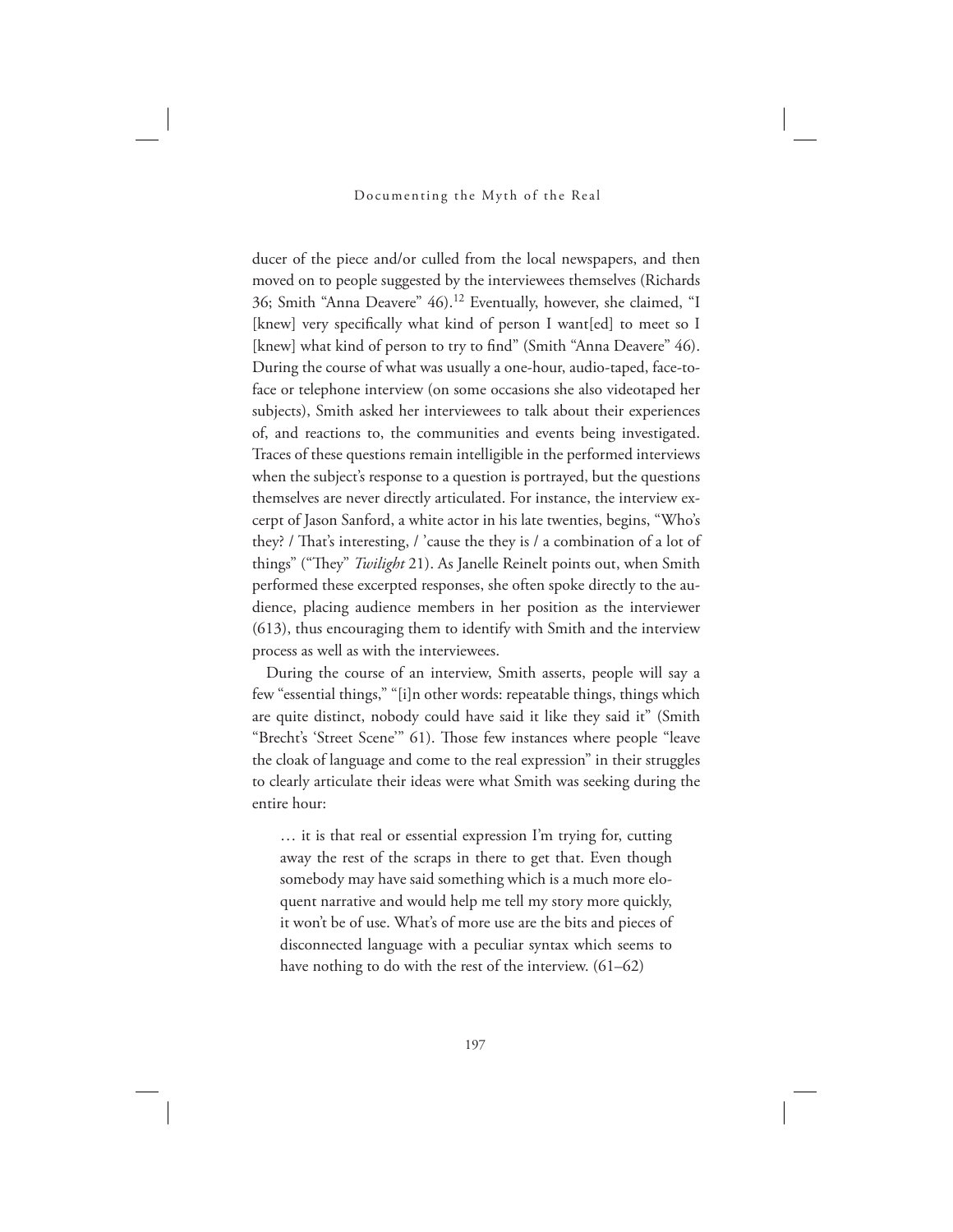In the performed versions of the interviews, these syntactic "ums" and pauses were readily apparent, contributing as much to the rhythm of Smith's performance as did the words themselves. They also are visible in the way in which Smith records the interviews in the published texts of her work. In the printed version of a *Twilight* segment entitled "I Was Scared," an anonymous young woman from the University of Southern California describes being on Greek row during the beginning of the disturbances:

I was scared to death. I've never felt as scared, as frightened, in my life. Um, and it was a different fear than I've ever felt. I mean, I was really afraid. At a certain point it dawned on us that they might try to attack the row, the sororities and fraternities. Because they did do that during the Watts riots. And, um, they … they went into the house, where they smashed the windows. I don't know how we got this information but somebody knew that, so that spread in the house real fast, and once we realized that, we started packing. (ellipses included "I Was Scared" 156)

Alice Rayner suggests that the form of the interviews in the text coincides "with conversational form at the level of rhythm, in what Roland Barthes might call 'the effect of the real' … [t]hey do produce the effects of 'speaking subjects' in the intonations, efforts, rhythms, hesitations, and uncertainties of people in crisis and conversation" (5). Smith was interested in the moments where people stutter and pause, where they *fail* to say something, because she believed that, "character really exists in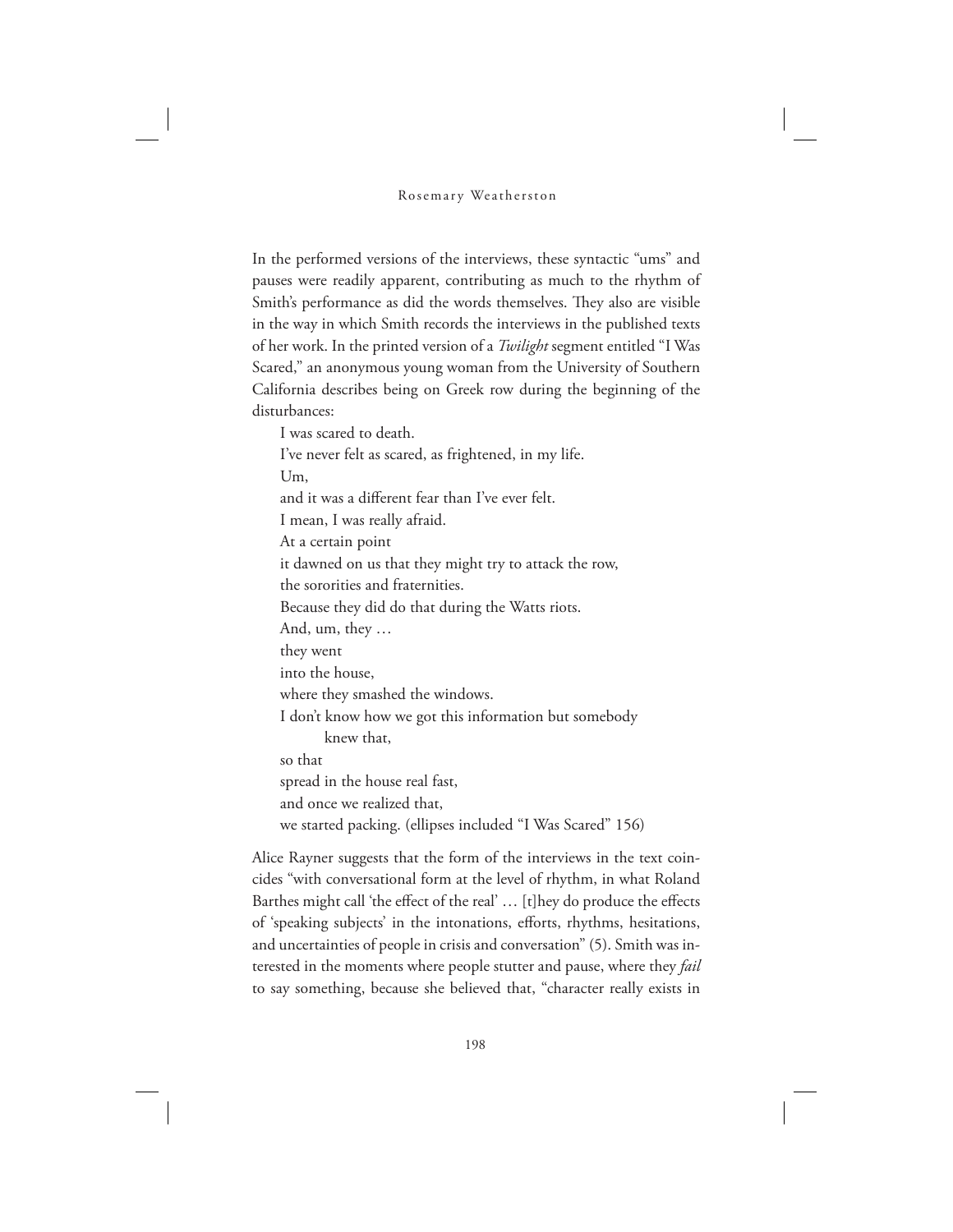the struggle to say something … it usually ends up being a moment or a time, once I try and re-enact it, that brings me closer to what I would think of as the feeling of that person. Then I really begin to feel than it's not me, that there's somebody else in there" (Smith "A Fire" 73).

Smith's emphasis on the moment of re-enactment underscores what, in actuality, was the highly-constructed, almost tautological nature of her selection/interview process. From a myriad of potential interview subjects, Smith looked for the individuals she felt best represented the event she hoped to portray. She then selected and edited those interviews with an ear towards their ultimate performance in front of an audience. What most influenced her decisions about what/whom to include in a performance was not a commitment to demographic or historical accuracy, but "how an interview text works as a *physical, audible, performable*  vehicle. Words are not an end in themselves. They are a means to evoking the character of the person who spoke them" (emphasis in original "Introduction" *Twilight* xxii–iv).

In *Twilight* this selection and editing process was even more mediated than usual because of the presence of four dramaturges—Dorinne Kondo, "a Japanese American anthropologist and feminist scholar"; Hector Tobar, "a Guatemalan-American reporter from the *Los Angeles Times* who had covered the riots"; Elizabeth Alexander, "the African American poet and University of Chicago professor"; and Oskar Eustis, "a resident director at the Taper" (xxiii)—whom Smith invited to work with her as she developed the piece. Smith asked these people to join in her creative process out of a concern that her own perspective as an African American woman would lead her to narrow the racial complexity of Los Angeles and the events of 1992 to a black-and-white struggle. In many of her interviews about *Twilight*, Smith spoke of the "battles" that occurred over the kinds of the individuals Smith chose to include in the play, and the manner in which she portrayed them. Dorinne Kondo and Hector Tobar, especially, held Smith to the fire, constantly insisting that she increase the number and the complexity of her portrayals of Asian Americans and Hispanics.

In her transition from the selecting and editing process to the performances themselves, Smith listened to the interview tapes over and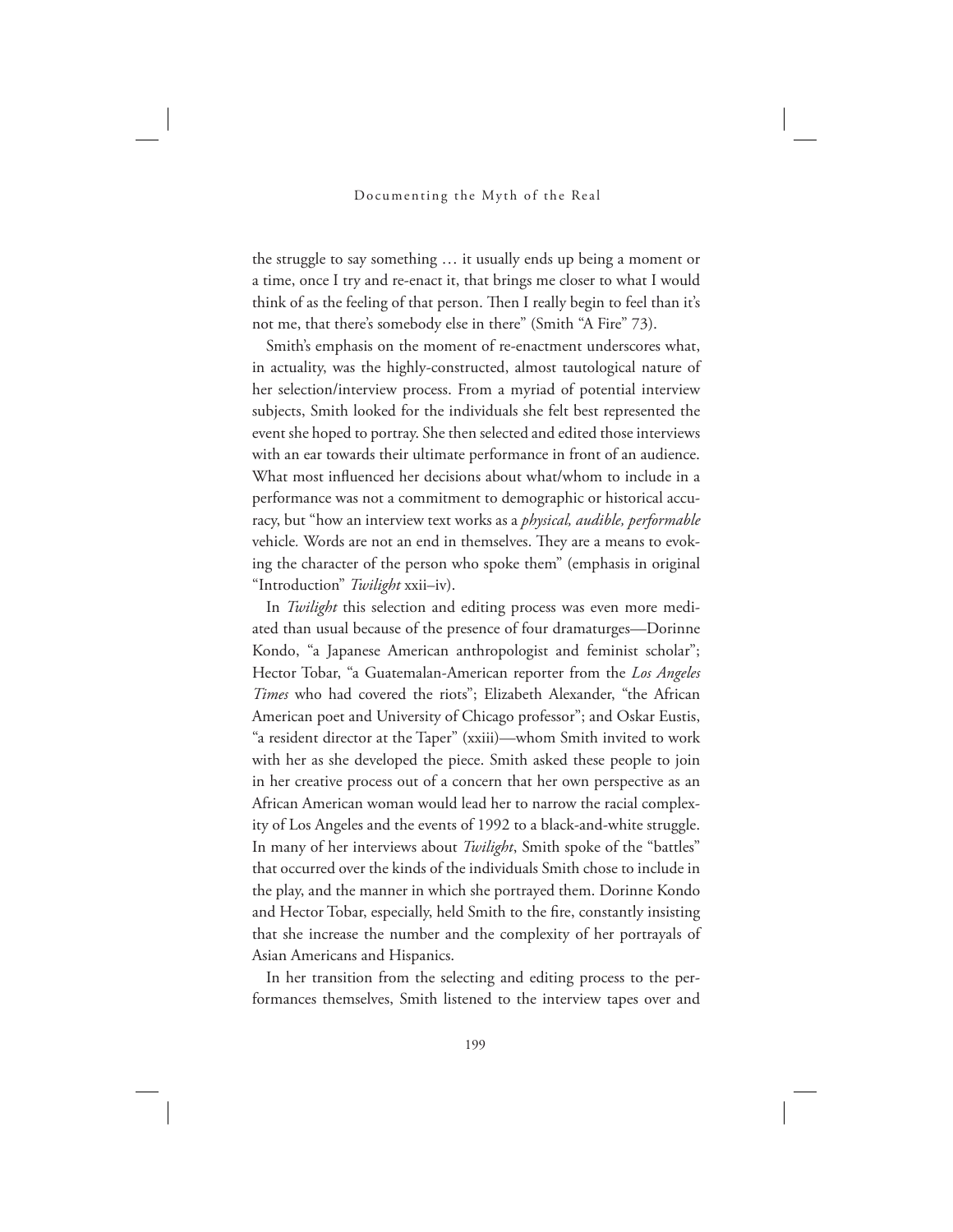over, then practiced re-iterating (Smith's preferred term) the voice patterns, intonations, and bodily mannerisms of her subjects until she had integrated their voices and gestures "well enough to 'wear' the characters' words" (Wald par. 5). Gayle Wald maintains that Smith's approach

lends itself particularly well to highly charged media spectacles such as the Crown Heights conflict and the L.A. uprisings, precisely because these are wars of image *and* voice. A crucial part of the public spectacle that was 'L.A.' entailed the struggle of voices speaking on behalf of besieged communities to broadcast their beliefs over the steady din of talking heads reporting official estimates of property damage. (Emphasis in original par.  $5)^{13}$ 

During staging of *Twilight*, Smith performed her interview subjects in two- to eight-minute segments. She marked transitions between characters with brief blackouts during which she added a prop or changed a costume piece such as a hat or a sweater. Transitions also were marked by short intervals of music and the projection of the interviewee's name and, sometimes, a personal description, on a screen above or off to the side of the stage: e.g., "Angela King, Rodney King's Aunt" (Rose D-1). At no time did Smith try physically to alter her identity as an African American woman; her own physical presence was readily visible. The transformations took place at the level of speech and gesture.

Regardless of one's opinion of Smith's methodology or intentions, there is no denying that her ability to create the illusion of "reiterating" another person is extraordinary.<sup>14</sup> In her earlier works, where many of the interviewees were known by audience members and in the audience themselves, spectators frequently burst out in exclamations of surprised pleasure or shocked hurt at the accuracy of Smith's portrayals (Richards 37). In larger productions such as *Fires* and *Twilight*, most of the audience members were unfamiliar with the majority of the individuals she portrayed. Sometimes, despite the projected names and descriptions, even the race and/or gender of individual interviewees was not readily apparent. However, because Smith also "became" figures in the public media such as Cornel West, Reginald Denny, Maxine Waters, and Gil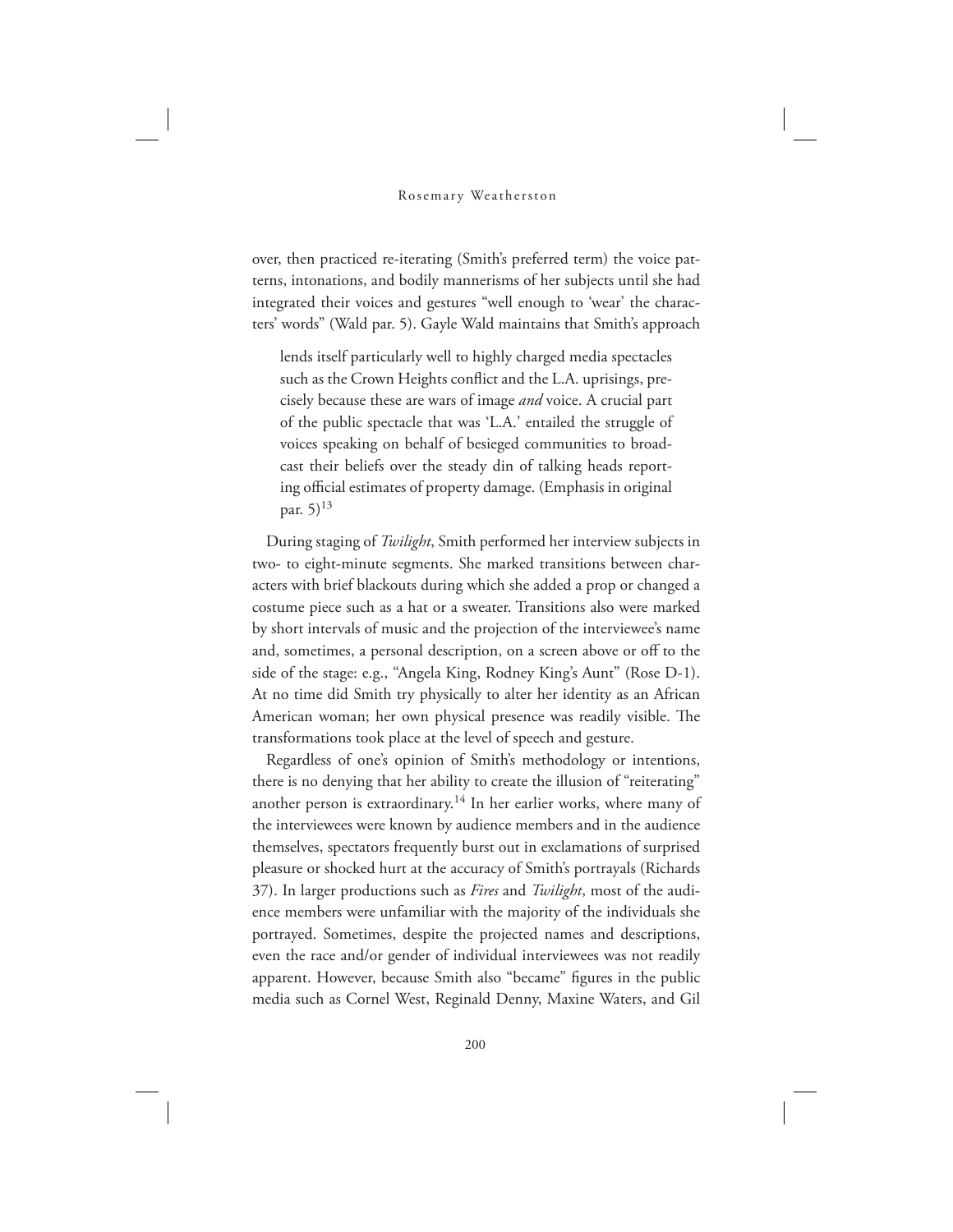Garcetti, figures with whom *Twilight* audiences were familiar from television and radio, they still experienced "shocks" of recognition, often with humorous results. The effect of these moments of public recognition was to encourage audience members to grant Smith's portrayals of unknown individuals a similar authority.

In both the performed and published versions of her work, Smith's selection and arrangement of excerpts creates the effect of intertextual moments where, on the level of content and/or delivery, the experiences and opinions of the interviewees seem to "respond" to one another. In an example of this phenomenon from *Twilight*, the rhetoric of race scholar Cornel West explains the cultural logics and costs of racial machismo:

you *tough* like a soldier, you like a, uh, military mayan, you, you can best, you're better *thayan*, uh, these other military men that you're fightin' against, you can outpolice the police, you can outbrutalize the police brutality, the police who are being brutal and so forth and so on. So you're playing exactly the same game, as it were, and racial *reasoning*, I think, oftentimes has been construed as an attempt of black people all coming together in order to both protect each other but usually the men who will serve as the policing agents, therefore the interests of black *women* are subordinated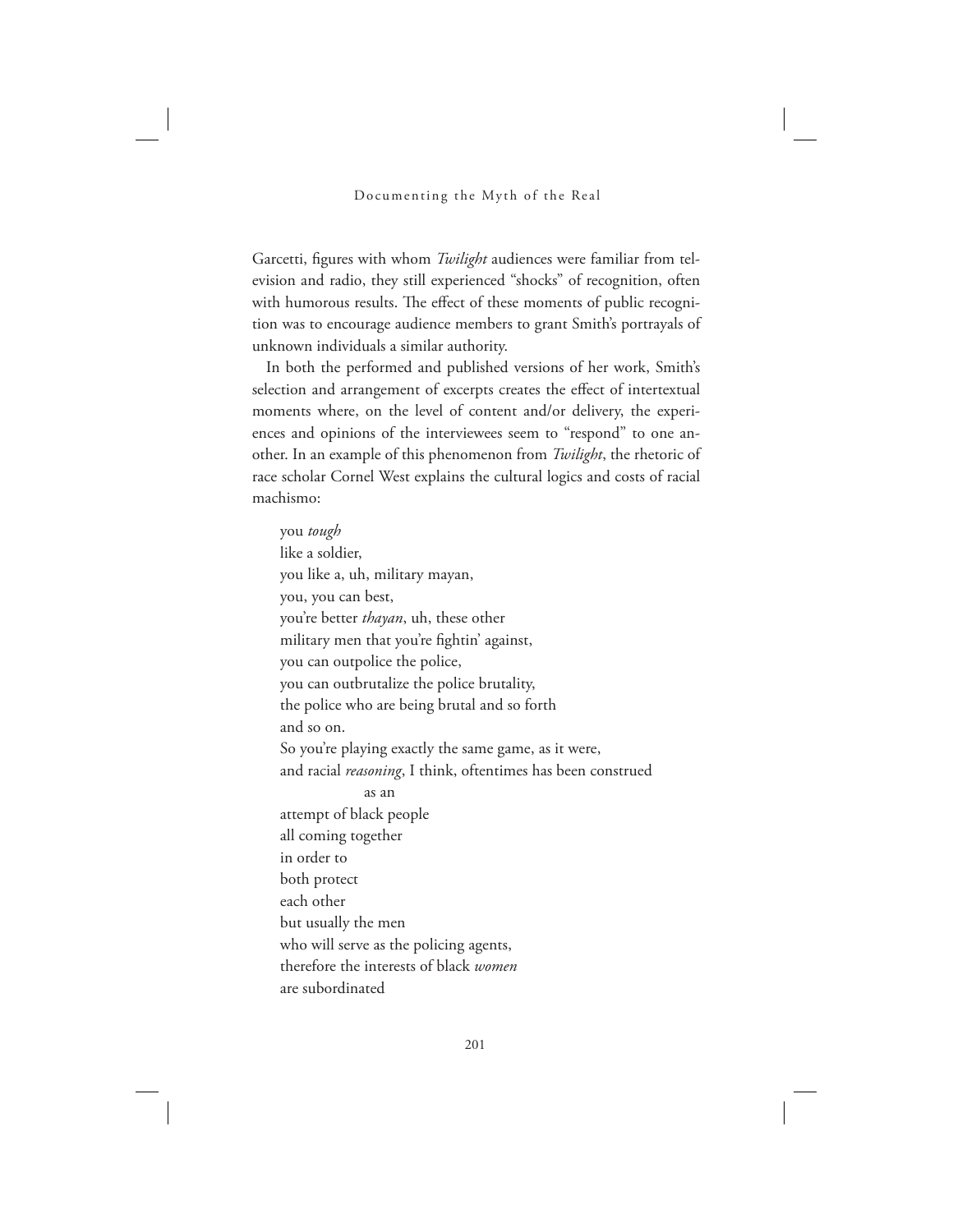and the black men become the machismo heroes (emphasis in original "A Bloodstained Banner" *Twilight* 43–44)

West's view is both underscored and subverted by Sergeant Charles Duke's (LAPD's use-of-force expert for the defense witness, Simi Valley and Federal trials) description of the inadequacies of Laurence Powell, of one of the policemen charged with beating Rodney King:

So one of the things they keep talking about why did it take fifty-six baton blows. Powell has no strength and no power In his baton strikes The whole thing boils down to ... Powell was ineffective with the baton. You're aware that that night he went to baton training and the sergeant held him afterward because he was weak and inefficient with the baton training. That night. That night. He should have been taken out of the field. (ellipses in original "Where the Water Is" 61)

And Duke's explanation is, itself, recast by the comments of Josie Morales, an eye-witness to the beating:

I remember that they just not only hit him with sticks, they also kick him, and one guy, one police officer, even pummeled his fist into his face, and they were kicking him.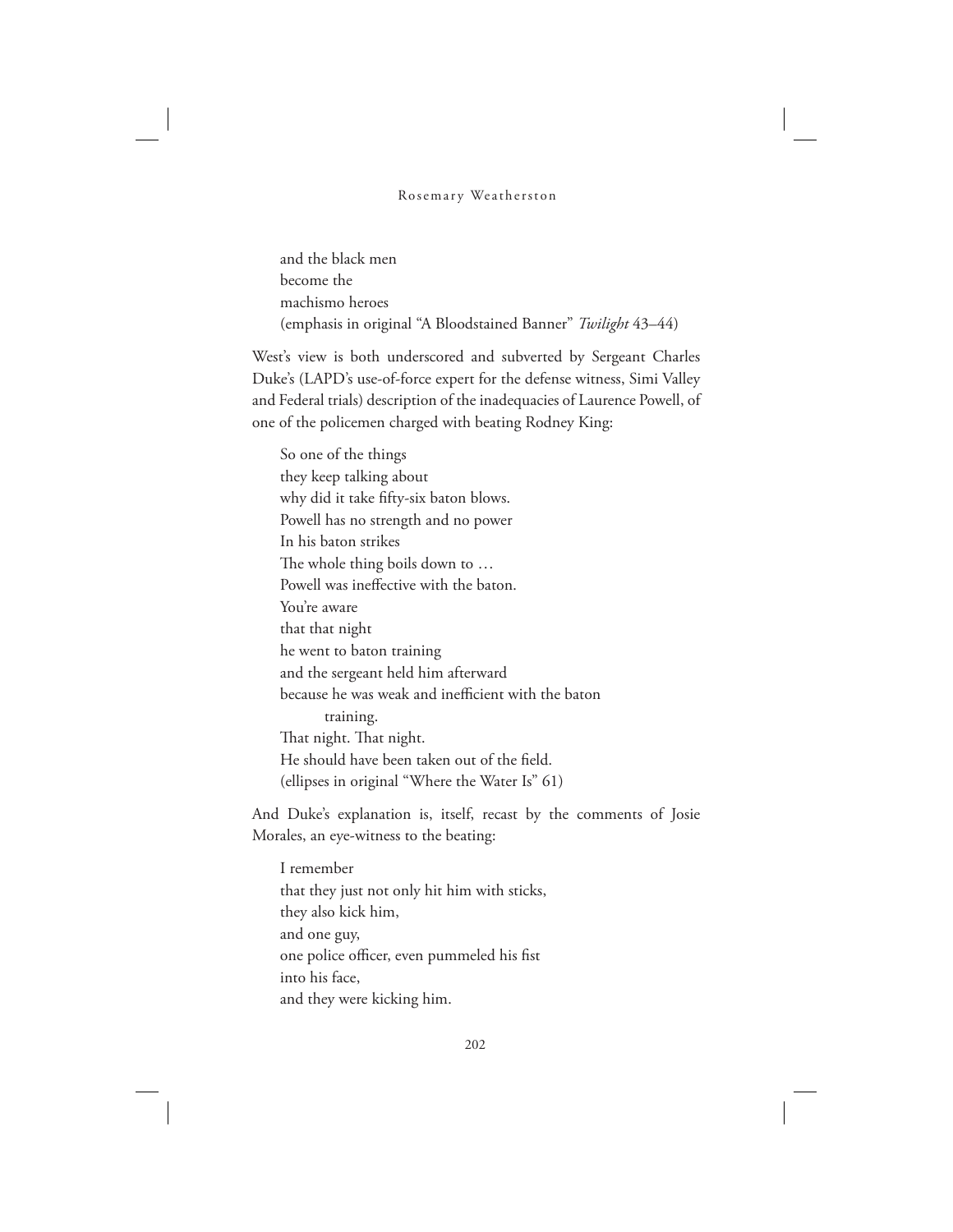And then we were like "O, my goodness," and I was just watching. I felt like "Oh, my goodness" 'cause it was really like he was in danger there, it was such an oppressive atmosphere. I knew it was wrong whatever he did— I knew it was wrong. I just knew in my heart this is wrong you know they can't do that. And even my husband was petrified. My husband said, "Let's go inside." He was trying to get me to come inside and away from the scene, but I said, "No." I said, "We have to stay here and watch because this is wrong." And he was just petrified he grew up in another country where this is prevalent, police abuse is prevalent in Mexico so we stayed and we watched the whole thing ("Indelible Substances" 66–67)<sup>15</sup>

Although gathered independently by Smith, the three interview excerpts send ironic, sometimes painful, reverberations through one another. West's discussion of the race-reasoning behind Anglo and African American brutalities—brutalities, we see by Duke's comments, that stem as much from impotence as they do from a struggle for power suggest that Morales's husband's terror may be a more appropriate response to the scene of King's beating than is Josie's heartfelt conviction that "they can't do that."<sup>16</sup>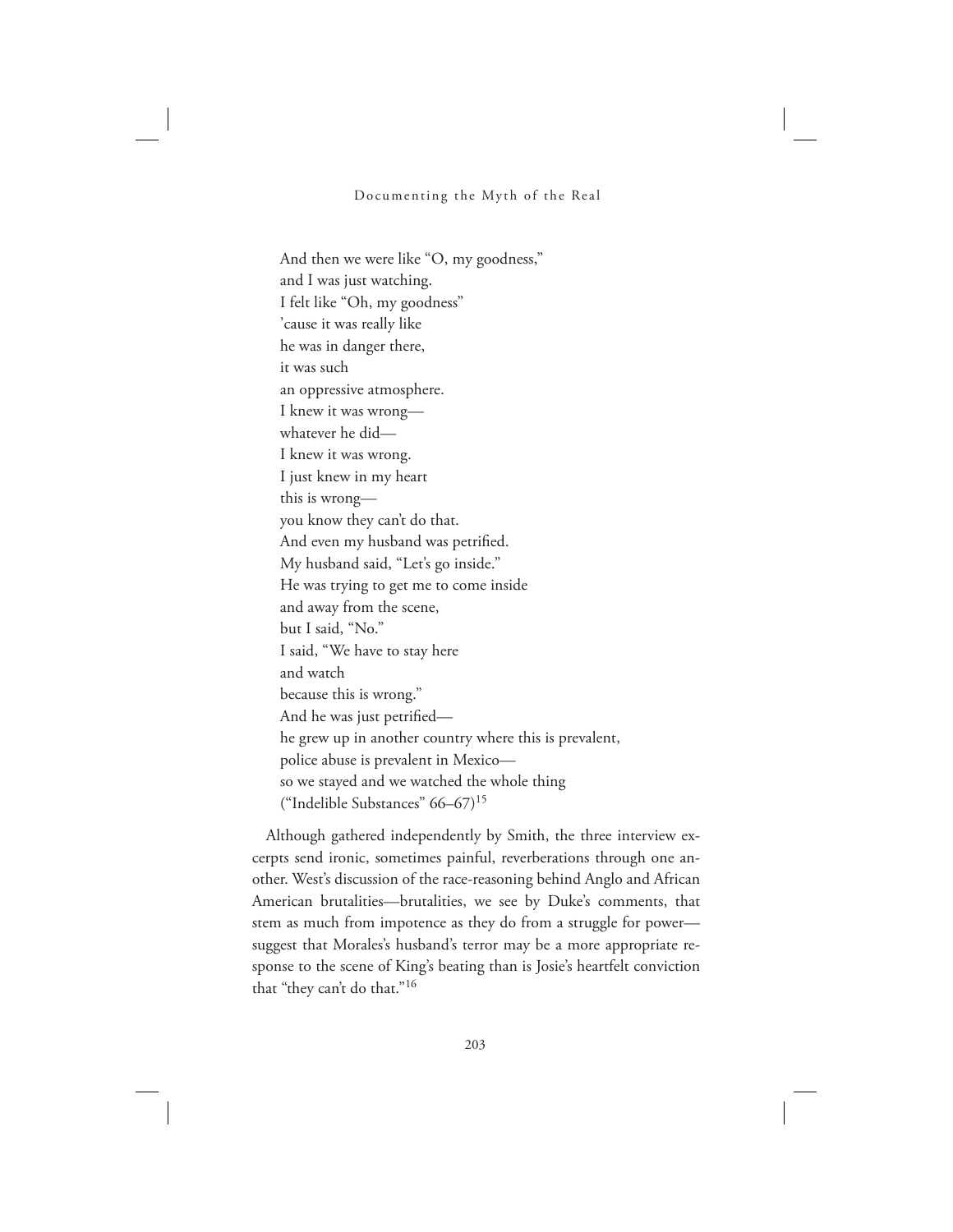As discussed earlier, the effect of Smith's wide-ranging, highly-edited portrayals was to produce, in the majority of her spectators, the conviction that she had objectively, accurately, and fully represented the people—and, hence, the event—in question. Smith, of course, did not *become* the individuals she portrayed. However, there was a strong tendency among reviewers of her work to describe Smith as if she were a transparent medium through which the unmediated voices of her interviewees can be heard. The words "medium" and "channeler" were frequently used in evaluations of her work.<sup>17</sup> Performance Studies professor Richard Schechner contended that Smith did not "act" the people on stage, she "incorporate[d]" them, she was "possessed by" them, opening herself up thoroughly and deeply to another being (63). Feminist and drama scholar Carol Martin describes Smith as "the person through whom so many voices travel," and who gives her interviewees and her audiences "the chance to speak as if to each other—in much the same way a 'spirit doctor' brings ancestors or other spirits in contact with the living—in the presence of the community of the audience" (45). Similarly, reviewer Gayle Wald described Smith's performances as "magically transporting" people from south central Los Angeles and Koreatown to a theatrical stage where, "through 'real' physical proximity and presence," they constructed "an imaginary—and highly intimate—conversation among … people who will *never* share the same room together" (emphasis in original par. 10). In all of these comments there is an underlying suggestion that Smith is able to speak for, and as, the individuals she interviews. As Janelle Reinelt points out, in such responses her work is seen moving towards "an always elusive horizon of 'Truth'" while she, herself, is constructed as "a bearer of truth, accuracy and validity" and "a privileged voice who may speak for others across race, class, and gender boundaries" (609, 611).

Beyond Smith's remarkable ability to imitate others' speech rhythms and gestures, what lends her performances their representational authority? Does that authority, as Tania Modleski asks in "Doing Justice to the Subjects: Mimetic Art in a Multicultural Society: The Work of Anna Deavere Smith," suggest that audiences and critics are testifying "to a naive belief in the myth of presence, or to the belief in language's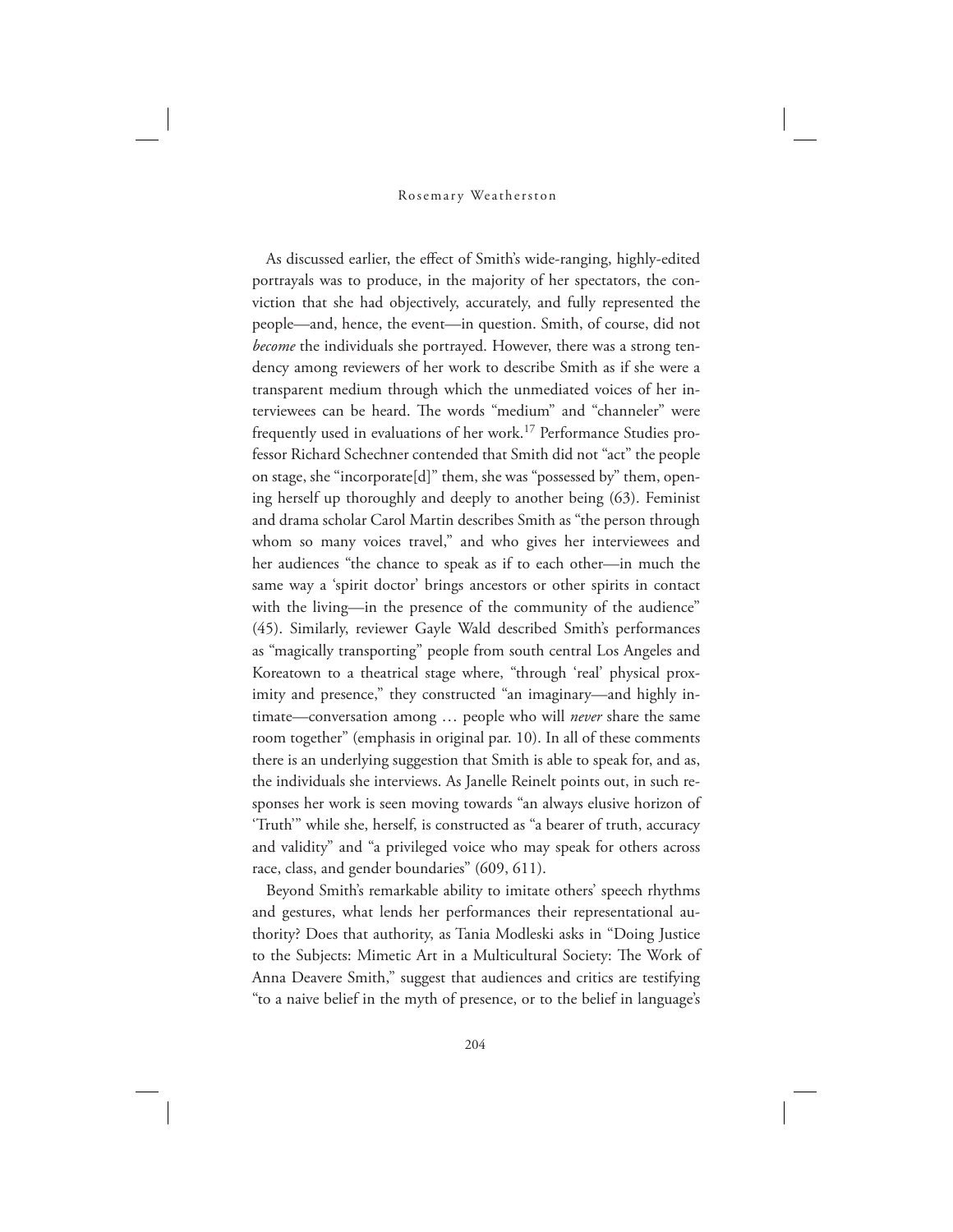function to mime or mirror a 'pre-given reality'" (58)? Or are other assumptions and logics behind in her elevation to the status of Über-informant? Certainly, there is no doubt that Smith's status as an African American woman contributes to that elevation. As Reinelt further observes, Smith's racial heritage legitimizes her role as "an insider-amongthe-outsiders," while, at the same time, her light complexion makes her "specularly mobile" (614). Indeed, in an interview with Richard Stayton, Smith was asked if she thought a white male *could* perform *Fires in the Mirror* or *Twilight*, to which she replied:

That's a fabulous question! I think that is The Question. I would like to see somebody do my show from a different race, maybe a Jewish woman or Jewish man. Which one of us could get away with more? Is there in fact a kind of license that I have, a kind of permission, because I'm black, to do Jewish people? That a Jewish woman wouldn't have when doing a black man or a black woman? Would it be considered a stereotype? A caricature? There are certainly people who feel that what I do is caricature. And others who will say, 'Oh, no it's not.' Still, nobody would get upset about it the way someone would get upset by blackface, for example. The question about who can say what, who can enact which culture, is The Question.  $(75)$ 

Smith's identification of "Who can say what?" or "Who can enact which culture?" as "The Question" surrounding her work seems accurate, but not only for reasons involving Smith's own race and gender. Although critics and audiences liked to think of Smith as having introduced "a new way for the theater to reflect, and reflect upon, society," in fact, her methodology and works are firmly embedded within the figural logics of the informant/informee paradigm that dominates U.S. beliefs about, and struggles regarding, "Who can say what?" and "Who can enact which culture?" It is to these logics—or, rather, illogics—that I now would like to turn. For, I contend, in Smith's work, as in the informant/informee paradigm itself, the underlying structure of authority depends upon a series of metaphoric substitutions that are mistakenly interpreted as metonymic chains of association. By analyzing Smith's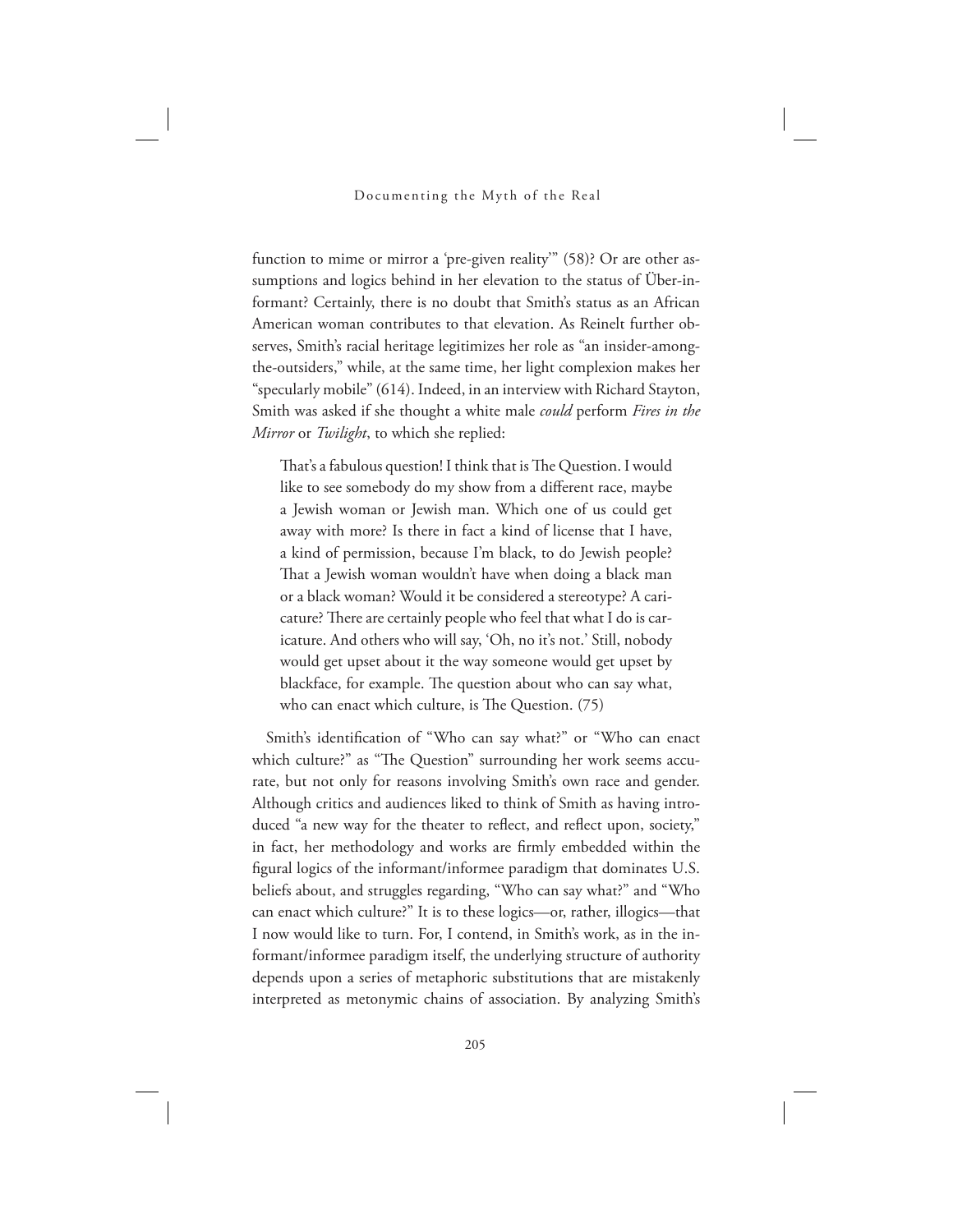work and its reception as a condensed example of this mistaken rhetorical logic it becomes possible to reveal, more generally, the troubling dynamics of the informant/informee paradigm of which it is a part.

# **IV.**

In Smith's work the perceived "truth" of her portrayals of communities and events stemmed from a belief that her methodology worked by means of metonymic associations; more specifically, that it worked by means of a series of synecdochal associations—metonymic relations in which a part stands in for a whole, or a whole for a part: e.g., "mouths to feed" for one's dependents; or "America" for all American citizens. However, as Hayden White explains, a synecdoche is also a discursive strategy "by which contiguous entities can be *reduced* to the status of functions of one another" (emphasis in original 253), and in which parts and wholes are viewed as elements of a totality that share the same essential natures. In synecdochal functions, the relation presumed to exist among parts and wholes, Hayden points out, is the same as that put forth "by those philosophers who speak about microcosm-macrocosm relationships" (254).

In Smith's work the multiple stages of her creative process were read as a sequence in which representative parts were used to stand in for a series of social wholes with which they were contiguous in time and space. From the macrocosm of a community or historical event, Smith selected a range of individuals whose combined subjectivities and experiences she felt represented a microcosm, or synecdoche, of the larger community or event. The whole of those individuals' subjectivities and experiences were thought to be reducible to their personal speech and bodily mannerisms, which were viewed as the synecdochal essence of their subjectivities. In turn, Smith's excerpting of those particular moments in their speech/gestures when her interviewees struggled to express themselves clearly was seen as capturing the unique essence of their speech and gestures. At each stage, a whole was simultaneously represented and reduced to a part believed to embody its essential nature: event to people, people to subjectivity and experience, subjectivity and experience to speech and gesture, speech and gesture to a moment of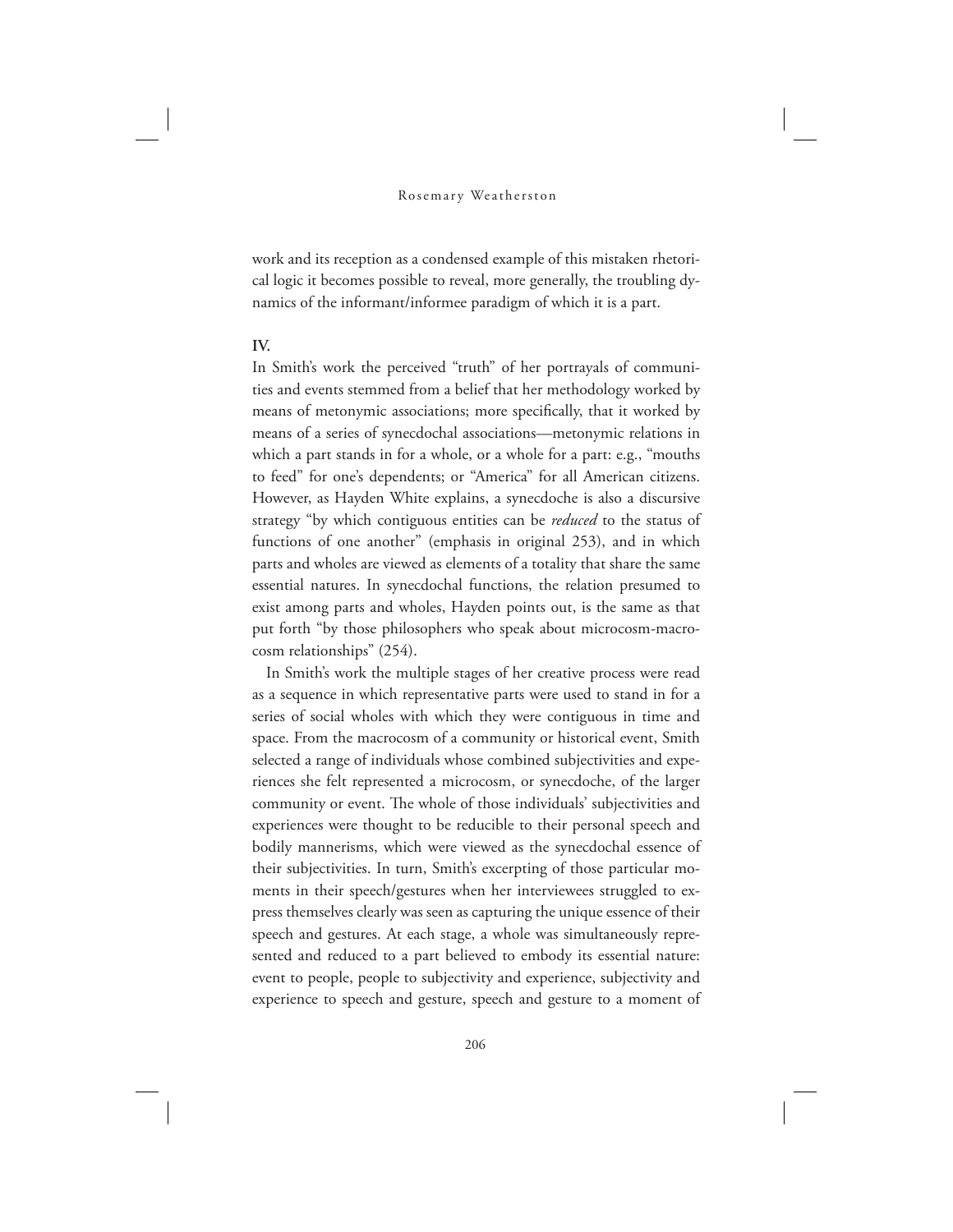individual expressive struggle. This presumably unbroken chain of contextual associations is what, in many audiences members' minds, linked Smith's performance to the referent of "the Real," and why, to borrow James Hannaham's colorful summation, Smith was celebrated as "the MacArthur genius who channeled a whole goddamn riot" (48).

The exact same rhetorical dynamics and representational paradoxes are at the heart of the informant/informee paradigm: an informant is viewed as a synecdochal microcosm of the macrocosm of his or her identity group, because he or she is believed to be contiguous with that identity group in space and time. However, this view of the relationship between individuals and collectivities is based on a number of unsustainable assumptions: first, identity groups, rather than referring to preexisting differences, are, themselves, conceptual practices of categorization that *produce* the differences to which they supposedly *refer*. Similarly, the range of relationships individuals have to the identity groups with which they are associated, and the larger economic, political, and social structures and discourses that influence those relationships clearly illustrate that "apart from the mere possession of the identifying properties that permit assignment to the group in first place, *nothing follows about an individual from any fact, actual or alleged, about a group of which that individual is a member*" (emphasis in original Caws 377). The assumption that individuals in similar demographic positions (e.g., race, gender, class, nation) necessarily have similar experiences of those positions ignores the ways in which subjective experiences are socially constructed.

Rather than serving as synecdochal microcosms of identity groups then, within the informant/informee paradigm informants function as metaphoric substitutions for those groups—a function which is possible because, by definition, the informants belong to the same conceptual categories—"race," "ethnicity," "gender," "sexuality"—as do the groups of which they are presumably members. It is these pre-existing conceptual categories and social discourses, not material contexts and contiguities that are why individuals and identity groups appear to be synecdochally related. Despite multicultural wishes to the contrary, the metaphoric process of substitution, not the metonymic process of con-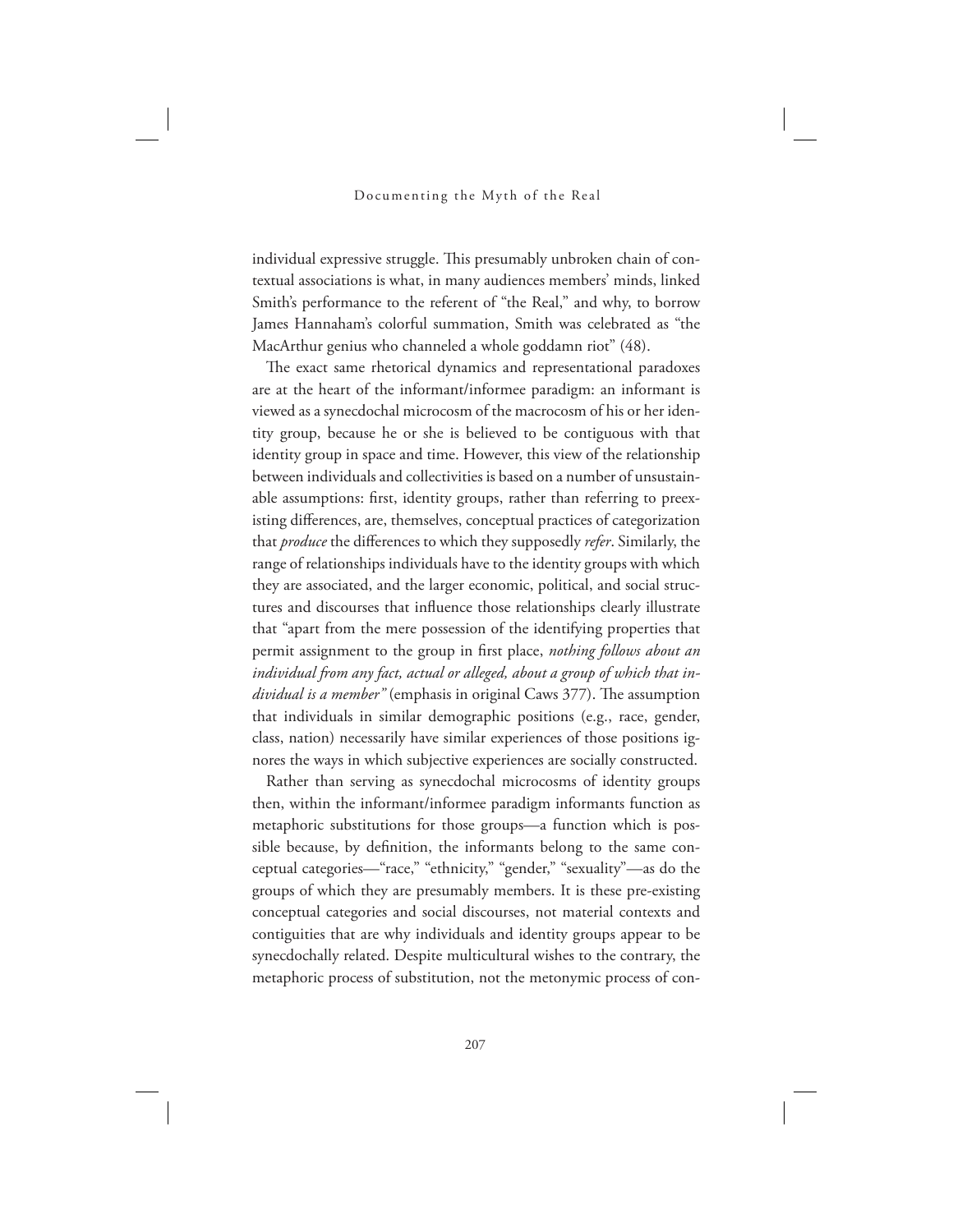textual association is what drives the dominant U.S. culture's use of informants to stand in for collectivities.

Because Smith's methodology appears to fit so precisely into the il/ logic of the informant/informee model of cultural interaction, her work was, and continues to be seen by her audiences as referencing "the Real." In fact, in Smith one finds the ultimate fantasy of the informant/informee interaction: Taken to its logical extreme, the informant/informee paradigm implies that if an individual informee were able to practice its methods of gaining knowledge of difference correctly (a knowledge defined as the correct internal representations of an external, material real), he or she would be able to understand and to reproduce those differences him or her self. Thus, after the original contact, the informant would be rendered epistemologically unnecessary. Obviously, an epistemic dynamic that masters difference by eliminating the need for those who are constructed as different is alarming, to say the least. The greatest issue at stake in Smith's work is not that she misrepresented "the Real," but that the majority of her audiences believed she provided them access to it, and to the lives of the people she seemed to represent.

Ironically, in Smith's performances, the same phenomenon that seemed to lend Smith her representational authority—her apparent ability to speak "as others"—is ultimately the very thing that undermines the informant/informee assumptions upon which it is based. The more closely Smith was able to approximate the idiosyncrasies of her subjects' actions, speech, and ideas—that is, to reproduce the apparent "essence" of those individuals—the more those essences were revealed to be socially-constructed and separable from their origin of the individual. Smith's ability to "reproduce" her interview subjects by means of reiterating their speech and gestures reveals the ways in which "discourse is not tied to an originating speaker/writer," but creates social positions "that may be inhabited by a plurality of speakers" (Lyons and Lyons 48) underscoring the instability of the visible and discursive markers U.S. society uses to assign race, gender, and class identities.

What Smith's performances and the informant/informee paradigm produce are not microcosms of "the Real," but *collections* of representations that reveal more about the power dynamic and principles of organ-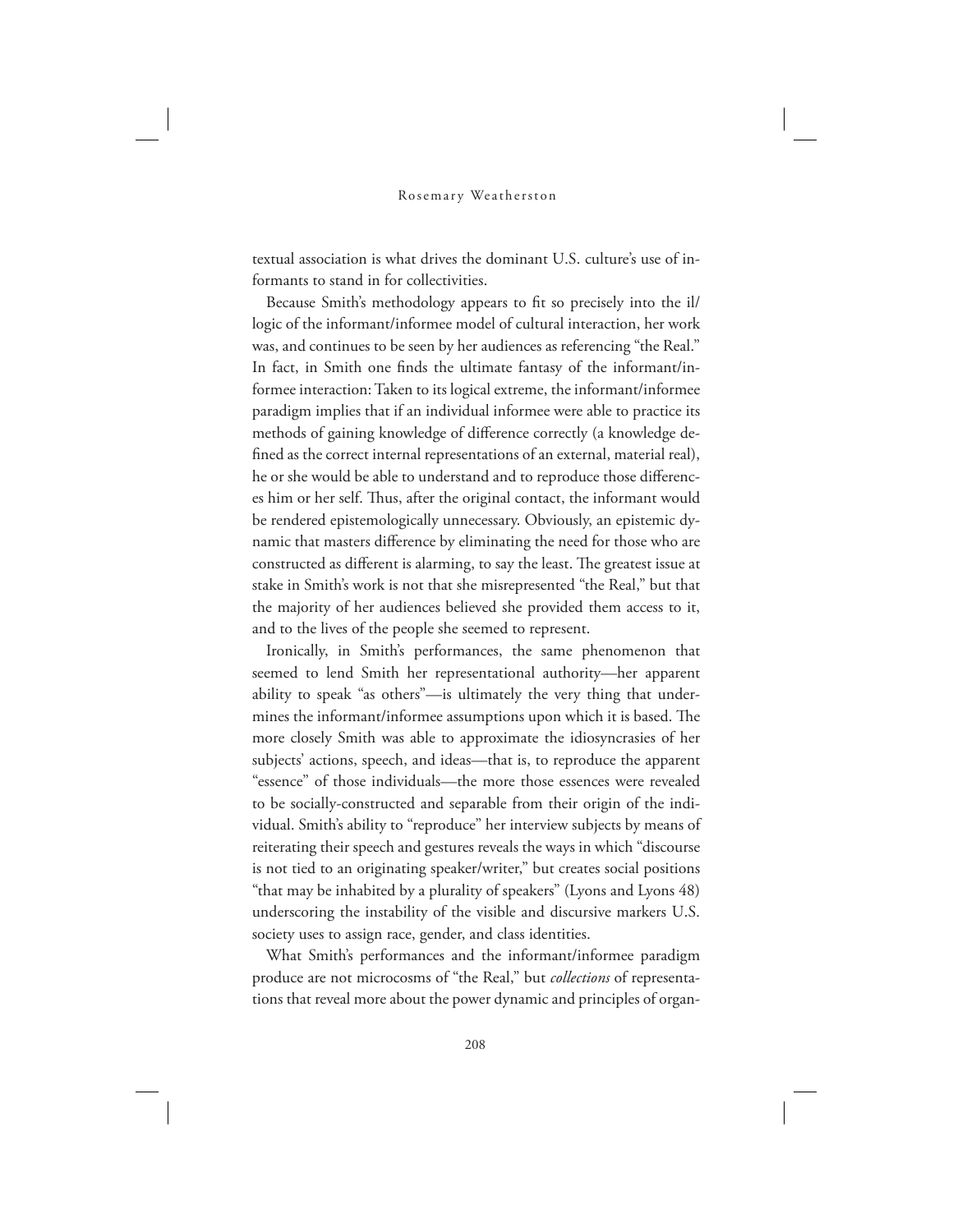ization that generate their construction than about the material realities to which they ostensibly refer (Stewart 154). The function of a collection, Susan Stewart maintains,

is not the restoration of context of origin but rather the creation of a new context, a context standing in a metaphorical rather than a contiguous relation to the world of everyday life ... the collection is not representational. The collection presents a hermetic world: to have a representative collection is to have both the minimum and the complete number of elements necessary for an autonomous world—a world which is both full and singular, which has banished repetition and achieved authority. (152)

Smith's work, like the informant/informee paradigm, depends upon the belief that, in the "displacement of fragment for totality," one can "produce a representation which is somehow adequate to a nonlinguistic universe" (Donato 223). Those critics and audiences that praised *Fires* and *Twilight* for their depictions of historical events like the Crown Heights and Los Angeles race riots did so out of a conviction that Smith had succeeded in producing a complete and representative collection. Even those critics who condemned her work usually did so only out of a belief that her collection had left out an important identity group; they rarely condemned her "collection methods." Yet, rather than being fragments of "the Real," Smith's and other informant accounts are generated out of pre-existing principles of classification and conceptual categories of difference for which, tautologically, they are used as evidence. Ultimately, it is the informant/informee paradigm and methodologies *themselves* that are imbued with the authenticity and authority to which they supposedly grant access.

# **V.**

The tensions that drive and destabilize the informant/informee paradigm have to do with questions regarding the ownership and the appropriation of cultural identities; with competing agendas regarding the production and circulation of information about difference; with disa-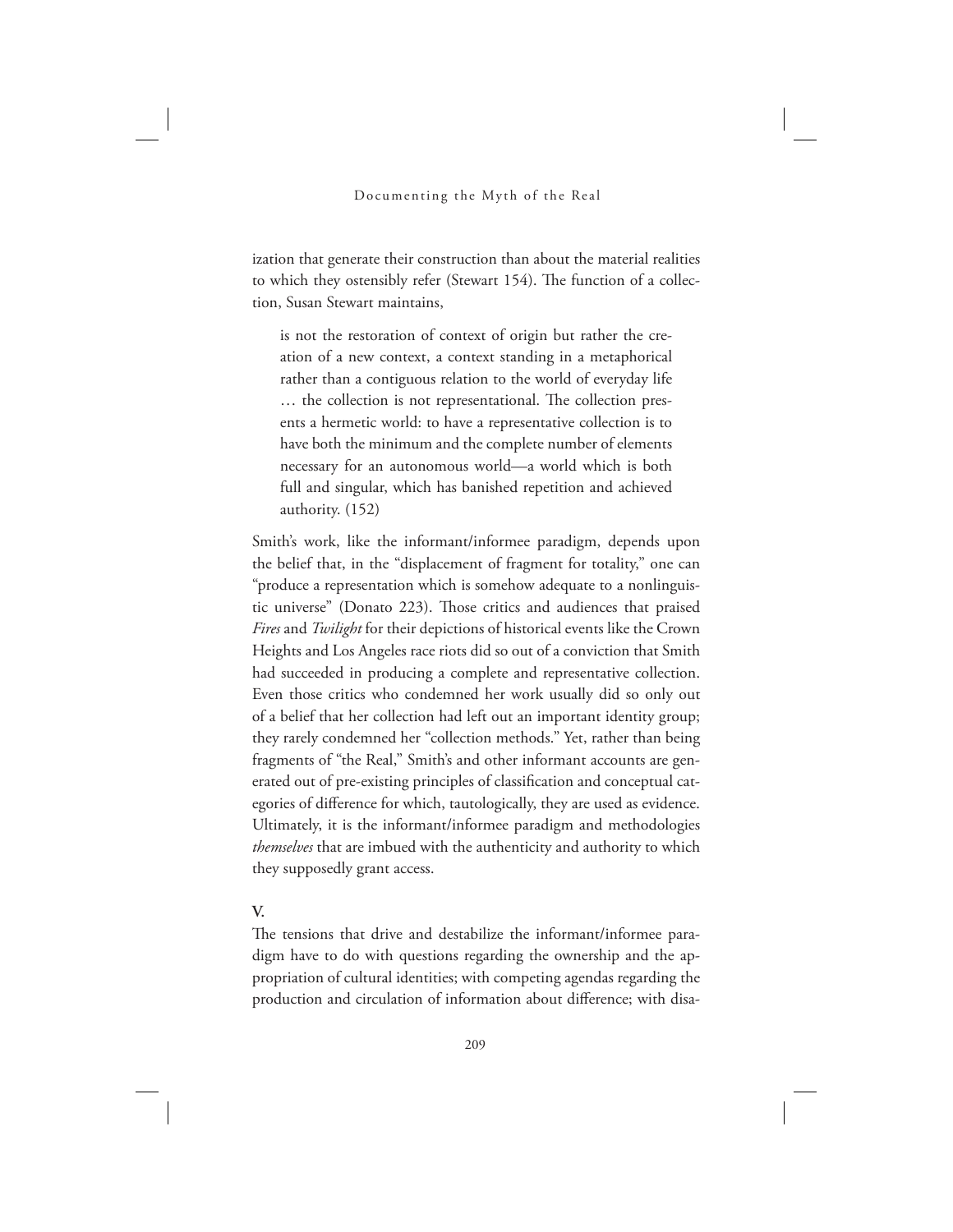greements over the qualities and characteristics that should be used to determine the boundaries of different identity groups; with arguments over the ethical and material ramifications of those boundary-making processes; and with the dilemmas and the possibilities that arise when current models of identity, difference, and community are revealed to be social fictions. When Anna Deavere Smith identifies "Who can say what?" or "Who can enact which culture?" as "The Question," she underscores the omnipresence of these tensions in contemporary multicultural societies.

It is my contention that these tensions cannot be clearly examined much less resolved using current informant/informee practices, *regardless of whether the practices stem from liberatory or repressive intentions*. The paradigm itself is flawed. For those who seek to generate, uncover, and/ or teach truthful, ethical, and effective representations,<sup>18</sup> this assertion can be dismaying. It also naturally raises the question: what alternate ways of negotiating social constructions of difference can be employed?

If we are to try to move beyond the limitations of the informant/informee paradigm, the first step required is that we give up hope: hope that we will find the "real thing"; hope that, with extensive research, we will be able to select truly representative figures or texts; hope that, with the proper humility, we can avoid making overgeneralizations about the individual, text, or identity group in which we are interested; hope that the representations we generate will grant others access to our Real. We must surrender hope, essentially, that somehow we can reveal a useful stable truth that exists independently of the structures of knowledge and difference that enable us to have such hopes in the first place.

We also will need to develop a new vocabulary that will allow us to look at the interaction of individuals and collectivities in ways that cannot be reduced to or conflated with the relations of parts and wholes and that does not assume that language can "mime or mirror a 'pre-given reality'" (Modleski 58). This new vocabulary also will require a shift of emphasis away from issues of truth (What is the nature of the Real? How do we gain access to it?) to issues of consequence (How do our practices and representations of difference harm or aid their subjects?). Such emphases fly in the face of current convictions that knowledge of otherness is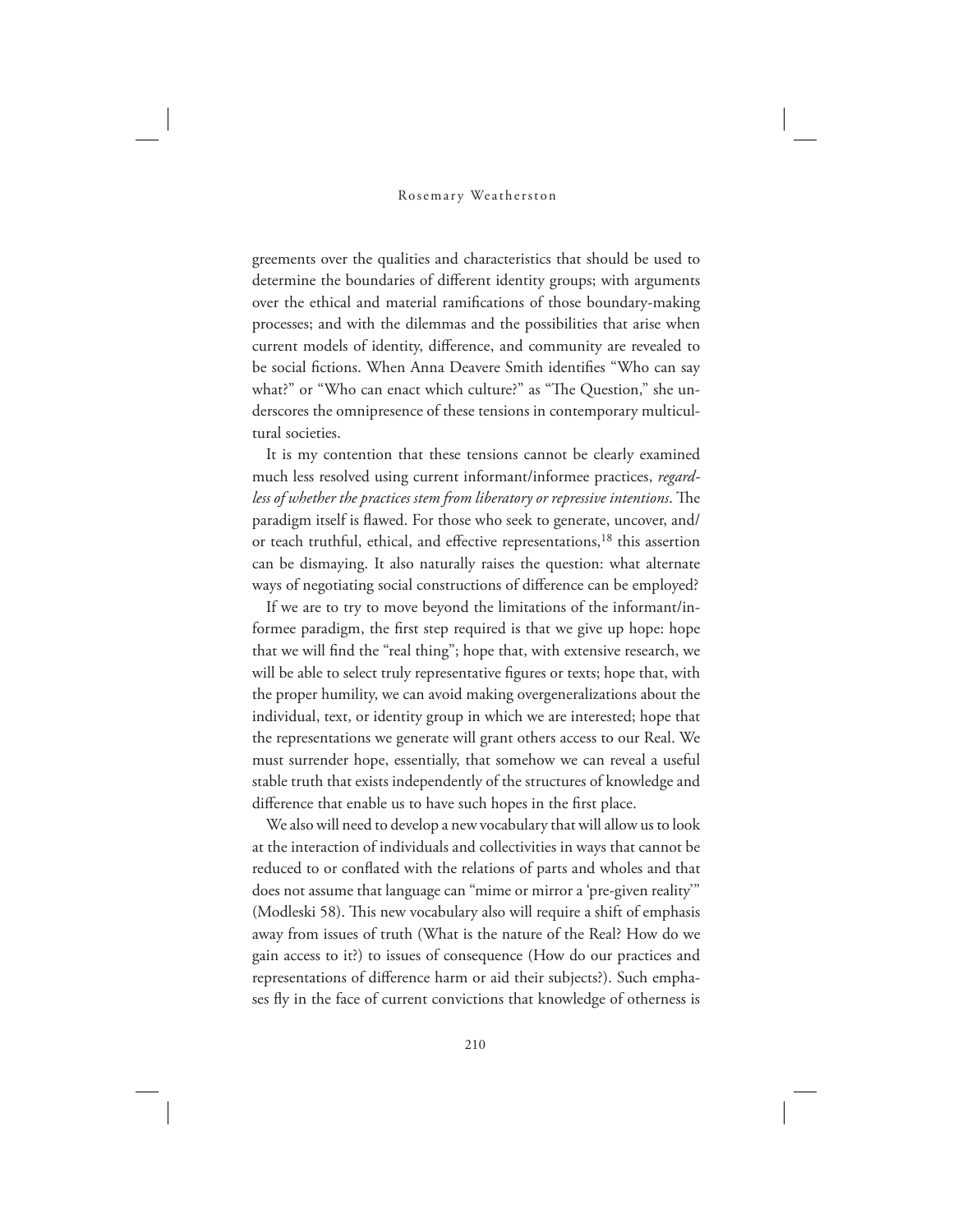what leads to the "tolerance" of differences, and that tolerance leads to a mutual respect which enables diverse cultures to coexist in harmonious, unified wholes (San Juan, Jr. 72). A shift away from knowledge and truth necessarily will eliminate our epistemic authority. Indeed, without pre-established practices for negotiating the relations between individuals and their identity groups, or the relations between such groups, we will find ourselves at what Smith calls "crossroads of ambiguity." At these crossroads we are forced to do without the security of our familiar identities and authorities (*Talk to Me* 23–24). As Smith allows, these are uncomfortable places, but it is at such crossroads that we are most likely to move beyond the myth of the Real.

#### **Notes**

- 1 Interview.
- 2 Most recently, as part of her *On the Road* series Smith has performed and published the text of *House Arrest: A Search for American Character in and Around the White House, Past and Present* (1997, 1998, 2000; Anchor Books, 2004 [along with the text of *Piano*]) and performed *Let Me Down Easy*, a play about the human body and global health care ("Anna Deavere Smith: "Let Me Down Easy").
- 3 For an extended discussion of the ways in which *Fires in the Mirror* represented the relation between individuals' subject positions and their interpretation of the events of the riot see Gregory Jay.
- 4 These comments are quoted on the inside cover of the published text of *Fires*.
- 5 Ibid.
- 6 "In the true words of real people" (58) is Tania Modleski's summary of mainstream critics' evaluation of Smith's work.
- 7 There have been other types of critiques of Smith and her work. When the Taper invited Smith to come and produce a piece on the 1992 disturbance, a group of Los Angeles artists of color complained that they were in a better position "to create art about the violence that had occurred in their own communities" than was non-Los Angeles resident, Smith (Modleski 69). Drama critic Edit Villarreal, while arguing that Smith had not given the Latino underclass the voice they deserved, also asserted that, because many of Smith's monologues in *Twilight* are of people remembering and commenting upon the events of 1992 and are in the past tense, they represent a passive and "unpolemical" picture of those events (111). In my research, I have run across far more critiques of Smith's results than of her methods, however.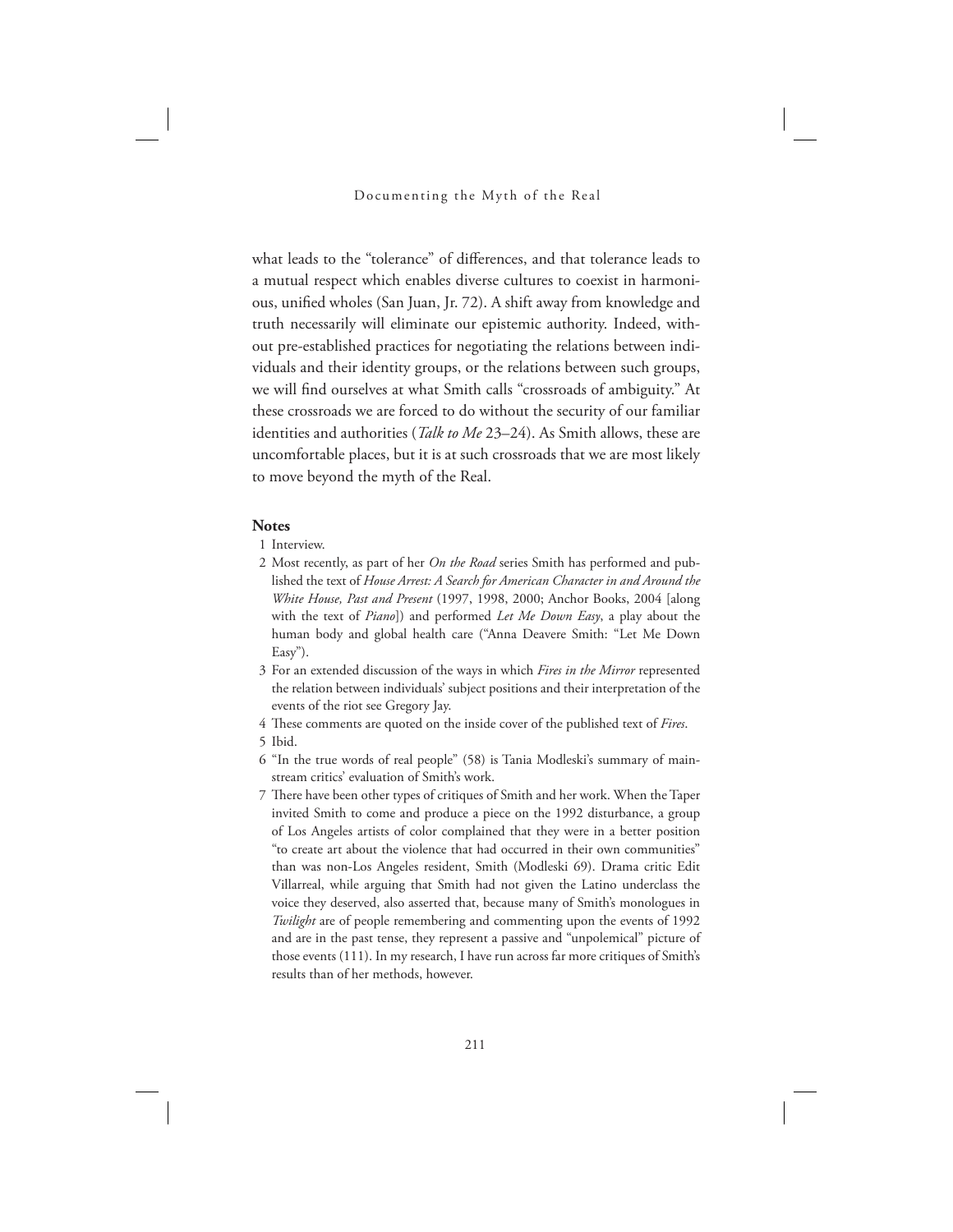- 8 See, for example, *Anthropology and the Colonial Encounter*, Talah Asad, George E. Marcus and Dick Cushman, George E. Marcus and Michael M. J. Fischer, Steven Webster*,* James Clifford and George E. Marcus.
- 9 For more on ways the trope of the informant/informee relations functions in several of these arenas see Weatherston.
- 10 There are a number critics who analyze the deconstructive aspects of Smith's representations, including Attilo Favorini, Gregory Jay, Dorrine Kondo, Charles R, and James C. Lyons, Carol Martin, Tania Modleski, Martha Pacelli, Janelle Reinelt, Sandra L. Richards, Sandra Kumamoto Stanley, and Debby Thompson. What I am particularly interested in, however, are the ways in which Smith's methodology, which is firmly embedded in the informant/informee paradigm, is implicated by this paradox, and what that paradox reveals about the informant/ informee paradigm more generally.
- 11 The text version of *Twilight* includes excerpts from fifty interviews (from a total of forty-seven people). In the introduction to the text version Smith writes that she hopes the additional interviews "will enrich the reader's understanding of the conflicts that erupted on April 29, 1992. For those who both see the play and read the book, I hope the book can serve as a companion to the theater experience" (xvii).
- 12 Some members of what Smith considered to be the core or grass roots community of L.A. refused to see her out of a concern about being misrepresented. A few of those same individuals later contacted Smith wanting tickets to the show and accusing her of not representing them well. Smith responded "'Well, you haven't been represented because we couldn't get an interview. Why didn't you talk to us? You wouldn't talk to us.' … I was very glad, because suddenly this thing, this play which is on the periphery of their experience, becomes important. And I think it's rare that institutional theaters are important to people at the grass roots—rare, rare, rare." (Smith "Media Killers" 108).
- 13 The media was such a significant part of the L.A. disturbances that, for the first time in her *On the Road* series, Smith included video imagery (of Rodney King's beating and of the looting and fires) in her performance. "[The] media was almost like a character during the riots," she asserts, "people relied on the media for information. Those who couldn't get any other help used the media as a vehicle for communication" (Smith "A Fire" 72).
- 14 Smith's artistic talent actually became another reason the Pulitzer Prize nominating committee decided not to consider *Twilight* for best play. In their opinion, the success of *Twilight* depended on Smith's unique acting talents, therefore could not be performed by other actors (Rayner 3). Contrary to their opinion, there have been several productions of *Fires* and *Twilight* with multi-person casts. In one such production, black actress Chrystal Bates and white actress Jennifer Mendenhall performed *Fires* as a duo, frequently playing against their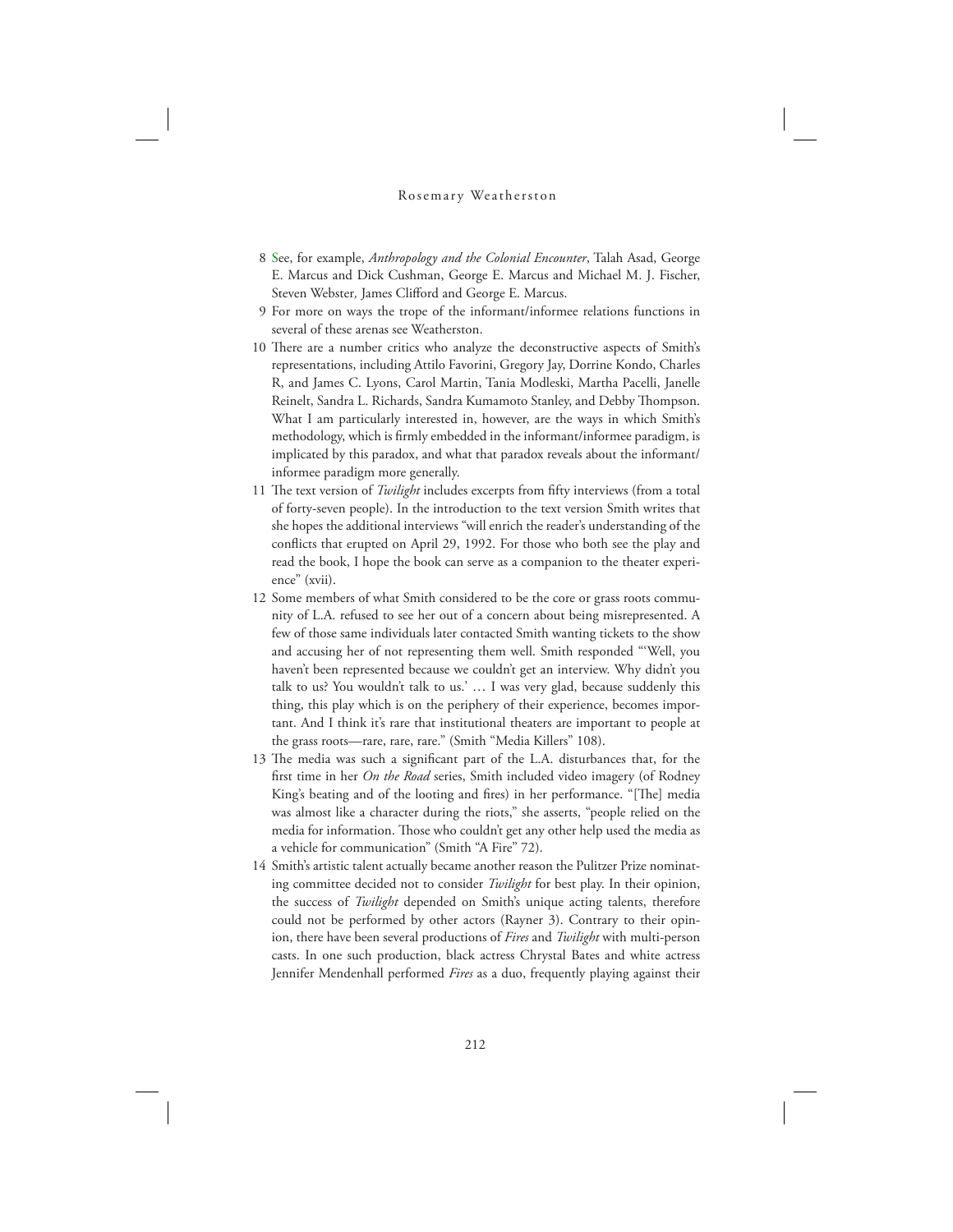own races. For more on this particular production see Attilio Favorini's performance review.

- 15 Because Smith continuously revises both the order and the content of her performance pieces (interviewing new people, making adaptations to fit different venues and different time constraints), it is difficult to definitively identify the list of characters and the order of their appearance for any one work. In this analysis the information regarding *Twilight* is primarily drawn from its premiere production in 1993 at the Mark Taper Forum in Los Angeles under the direction of Emily Mann, and from the text version of *Twilight* published by Anchor Books in 1994.
- 16 For further discussion of Smith's creation of intertextual resonances, see William H. Sun and Faye C. and Martha Pacelli's "Resistant Histories: Contemporary American Documentary Theatre and the Politics of Representation."
- 17 For additional examples and a more extended discussion of this tendency, see Modleski, 60–63.
- 18 This three-part breakdown of the different components and issues of representation is discussed by W.J.T. Mitchell in the introduction to his book, *Picture eory: Essays on Verbal and Visual Representation*. See esp. page 6.

#### **Works Cited**

- "Anna Deavere Smith: 'Let Me Down Easy'." 26 Sept. 2006. Stanford University Continuing Studies. 20 Oct. 2007 <http://events.stanford.edu/events/95/ 9520/>.
- *Anthropology and the Colonial Encounter.* Ed. Talah Asad. New York: Humanities P, 1973.
- "Barbara Block, Anna Deavere Smith Win MacArthur Grants." 17 June 1996. Stanford University News Service. 20 Oct. 2007 <http://news-service.stanford. edu/pr/96/960617macarthur.html>.

Caws, Peter. "Identity: Cultural, Transcultural, Multicultural." Goldberg 371–87.

- Clifford, James "On Ethnographic Authority." *Representations* 1.2 (1982): 118–46. ——. *e Predicament of Culture: Twentieth-Century Ethnography, Literature, and*
- *Art.* Cambridge: Harvard UP, 1986.
- Cortés. Monica Muñoz. "The Works of Anna Deavere Smith: An Exploration of Otherness." The Berkeley McNair J 3 (1995). 23 March 1999. <http://www.aad. berkeley.edu/95journal/MonicaCortes.html>.
- Donato, Eugenio. "The Museum's Furnace: Notes Towards a Contextual Reading of *Bouvard and Pécuchet*." *Textual Strategies: Perspectives in Post-Structuralist Criticism*. Ed. Josué Harari. Ithaca: Cornell UP, 1979. 213–38.
- Eprile, Tony. "Anna Deavere Smith Mimicked the Masses and Rocked American Theater. Now Ms. Smith Goes to Washington in *The American President* and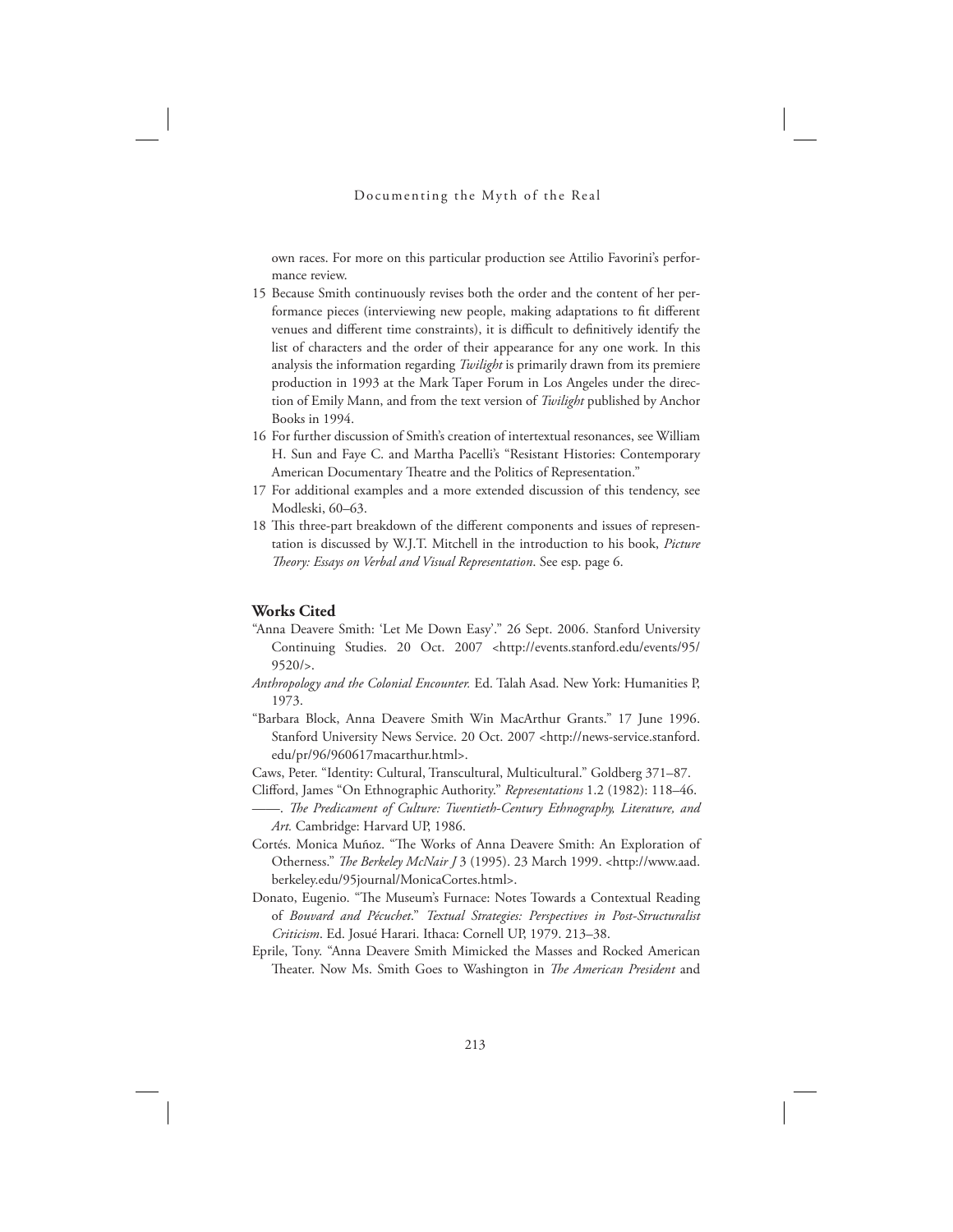for a New Project on the Presidency." *George*. Dec/Jan 1995. 23 March 1999. <http://www.georgemag.com/curIssue/DecJan95/smith/index.html>.

- Favorini, Attilio. "Representation and Reality: The Case of Documentary Theatre." *eatre Survey* 35.2 (1994): 31–42.
- Fei, Faye C., and William H. Sun. "Masks or Faces Revisited: A Study of Four Theatrical Works Concerning Cultural Identity." *TDR: The Drama Review* 38.4 (1994 Winter): 120–32.
- *Fires in the Mirror: Crown Heights Brooklyn and Other Identities*. Dir. George C. Wolfe. Writer and Perf. Anna Deavere Smith. Public Broadcasting Corporation and *American Playhouse*. 1993.
- Goldberg, David Theo, ed. Multiculturalism: A Critical Reader. Oxford: Blackwell P, 1994.
- Hamera, Judith. Rev. of *Twilight: Los Angeles, 1992*. By Anna Deavere Smith. Mark Taper Forum, Los Angeles. June-July 1993. *Theatre Journal* 46 (1994): 116-17. Hannaham, James. *The Village Voice*. 11 Feb 1997: 48.
- Hernandez, Martin. Rev. of *Twilight: Los Angeles, 1992*. By Anna Deavere Smith. Mark Taper Forum, Los Angeles. June-July 1993. *Theatre Journal* 46 (1994): 113–14.

Jakobson, Roman. "Two Aspects of Language." Rivkin and Ryan 91–95.

- Jay, Gregory. "Other People's Holocausts: Trauma, Empathy, and Justice in Anna Deavere Smith's *Fires in the Mirror*." *Contemporary Literature* 48.1 (2007): 119– 50.
- Kondo, Dorinne K. "(Re)Visions of Race: Contemporary Race Theory and the Cultural Politics of Racial Crossover in Documentary Theatre." *Theatre Journal* 52.1 (2000): 81–107.
- Lentricchia, Frank, and Thomas McLaughlin, eds. Critical Terms for Literary Study. 2nd ed. Chicago: U Chicago P, 1995.
- Lyons, Charles R. and James C. Lyons. "Anna Deavere Smith: Perspectives on her Performance within the Context of Critical Theory." *Journal of Dramatic Theory and Criticism* 9.1 (1994): 43–66.
- Marcus, George E. and Dick Cushman. "Ethnographies as Texts." *Annual Review of Anthropology* 11 (1982): 25–69.
- ——, and Michael M.J. Fischer. *Anthropology as Cultural Critique: An Experimental Moment in the Human Sciences.* Chicago: U of Chicago UP, 1986.
- McLaughlin, Thomas. "Figurative Language." Lentricchia and McLaughlin 80–90. Modleski, Tania. "Doing Justice to the Subjects: Mimetic Art in a Multicultural
- Society: The Work of Anna Deavere Smith." *Female Subjects in Black and White: Race, Psychoanalysis, Feminism*. Eds. Elizabeth Abel, Barbara Christian, Helene Moglen. Berkeley: U of California P, 1997. 57–76.
- Morson, Gary Saul. *The Boundaries of Genre: Dostoevsky's "Diary of a Writer" and the Traditions of Literary Utopia*. Austin: U of Texas P, 1981.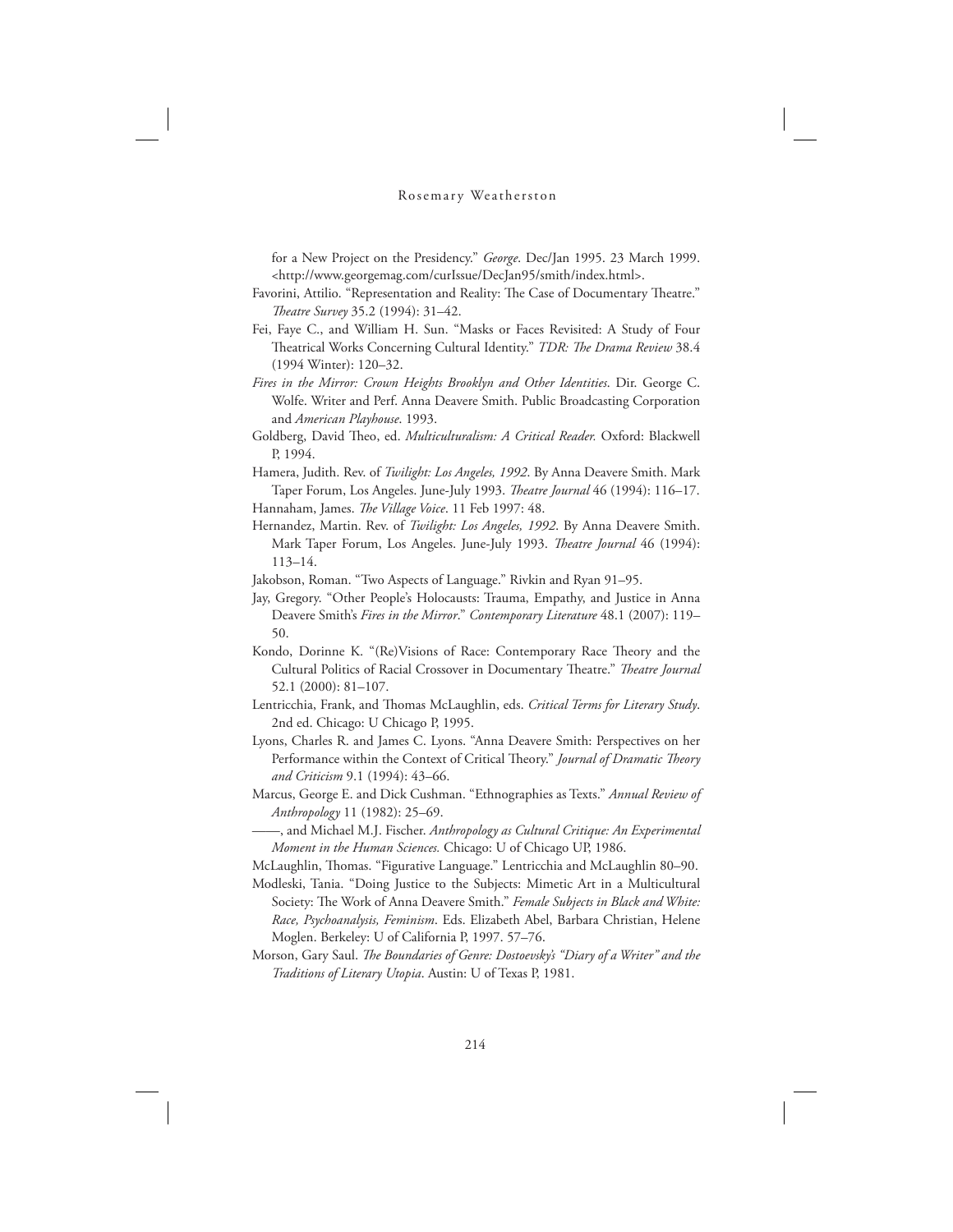- Pacelli, Martha. "Resistant Histories: Contemporary American Documentary Theatre and the Politics of Representation." Diss. U of Illinois at Chicago, 1998.
- Rayner, Alice. "Improper Conjunctions: Metaphor, Performance, and Text." *Essays in Theatre* 14.1 (1995): 3-14.
- Reinelt, Janelle. "Performing Race: Anna Deavere Smith's Fires in the Mirror." *Modern Drama* 39.4 (1996): 609–17.
- Richards, Sandra L. "Caught in the Act of Social Definition: *On the Road* with Anna Deavere Smith." *Acting Out: Feminist Performances*. Eds. Lynda Hart and Peggy Phelan. Ann Arbor: U of Michigan P, 1993. 35–53.
- Rivkin, Julie, and Michael Ryan, eds. *Literary Theory: An Anthology*. Malden, MA: Blackwell Publishers, 1998.
- Rose, Lloyd. "A Singular Talent For Multiple Parts." *The Washington Post*. February 3, 1997. D1.
- San Juan, E., Jr. "Problematizing Multiculturalism and the 'Common Culture'." *MELUS: The J of the Society for the Study of the Multi-Ethnic Literature of the United States* 19.2 (1994): 59–84.
- Saussure, Ferdinand de. "Course in General Linguistics." Rivkin and Ryan 76–90.
- Schechner, Richard. "Anna Deavere Smith: Acting as Incorporation." TDR: The *Drama Review: A J of Performance Studies* 37.4 (1993): 63–64.
- Smith, Anna Deavere. "Anna Deavere Smith: The Word Becomes You: An Interview." Carol Martin. *TDR: The Drama Review: A J of Performance* 37.4 (1993): 45–62.
- -. "A Fire in a Crowded Theater: Anna Deavere Smith Relives the LA Riots: An Interview with Anna Deavere Smith." Richard Stayton. *American Theatre* 10.7-8 (1993): 20-22, 72–75.
- ——. "Brecht's 'Street Scene'—On Broadway, of All Places? A Conversation with Anna Deavere Smith." Carl Weber. *The Brecht Yearbook* 20 (1995): 50-64.
- ——. *Fires in the Mirror: Crown Heights Brooklyn and Other Identities*. New York: Anchor Books, 1993.
- ——. *House Arrest: A Search for American Character in and Around the White House, Past and Present* and *Piano*. New York: Anchor Books, 2004.
- ——. "Interview with Anna Deavere Smith." Sydne Mahone. *Moon-Marked and Touched by the Sun: Plays by African-American Women*. Ed. Sydne Mahone. New York: Theatre Communications Group 1991. 355-60.
- ——. Introduction. *Fires in the Mirror: Crown Heights Brooklyn and Other Identities.*  xxiii–xli.
- ——. Introduction. *Twilight: Los Angeles, 1992.* xvii–xxvi.
- ——. "Media Killers: An Interview with Anna Deavere Smith." Andrea Armstrong and Kevin L. Fuller. *Appendx* 2 (1994): 104–37.
- ——. *Talk to Me: Listening Between the Lines*. New York: Random House, 2001.
- ——. *Twilight: Los Angeles, 1992.* New York: Anchor Books, 1994.